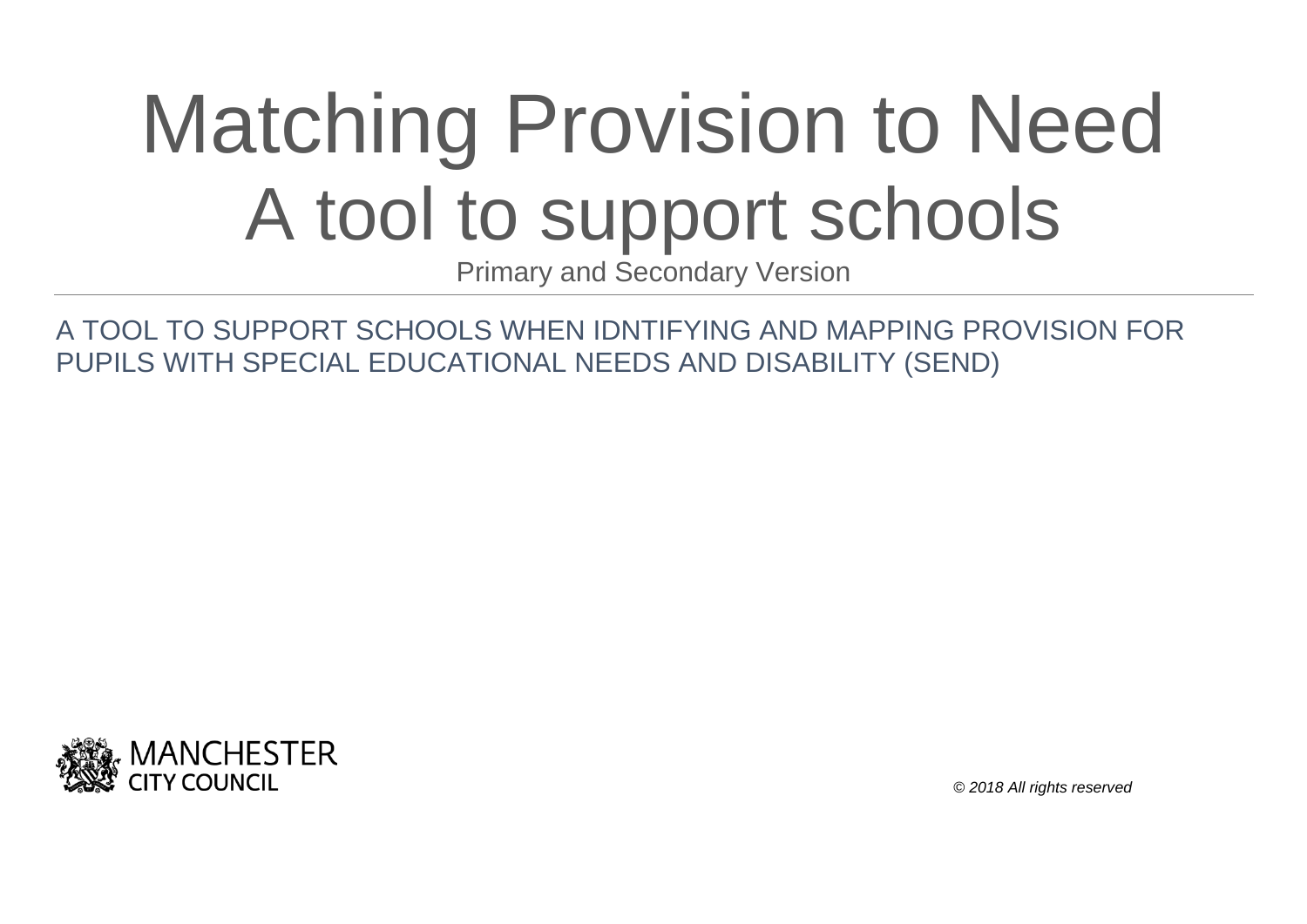#### **Guidance on using Manchester's Matching Provision to Need Tool (MPNT) for schools**

The Children and Families Act (Part 3) (2014) sets out a significant number of cultural and systematic changes which are designed to improve outcomes for children and young people with special educational needs and disability (SEND). The Matching Provision to Need Tool (MPNT) has been reviewed to account for the statutory guidance on duties, policies and procedures in the Special Educational Needs and Disability (SEND) [Code of Practice:](https://assets.publishing.service.gov.uk/government/uploads/system/uploads/attachment_data/file/398815/SEND_Code_of_Practice_January_2015.pdf) 0 – 25 years which replaced the former Code on 1 September 2014. The first step in responding to pupils who have or may have SEN is high quality teaching which is differentiated for individual pupils. The Code of Practice makes it clear that schools should regularly review the quality of teaching for all pupils, including those at risk of underachievement. SEN support should take the form of a four part cycle – Assess, Plan, Do, Review. This is referred to as the 'graduated response'. The MPNT complements this approach recognising that there is a continuum of special educational needs and that, where necessary, increasing specialist expertise should be accessed to assist the child with the difficulties they are experiencing. (Code of Practice 2014, revised May 2015).



# The Graduated Response

*Many schools, parents and other colleagues have been involved in reviewing the Matching Provision to Need Tool. We extend our grateful thanks and appreciation for their valuable contributions.*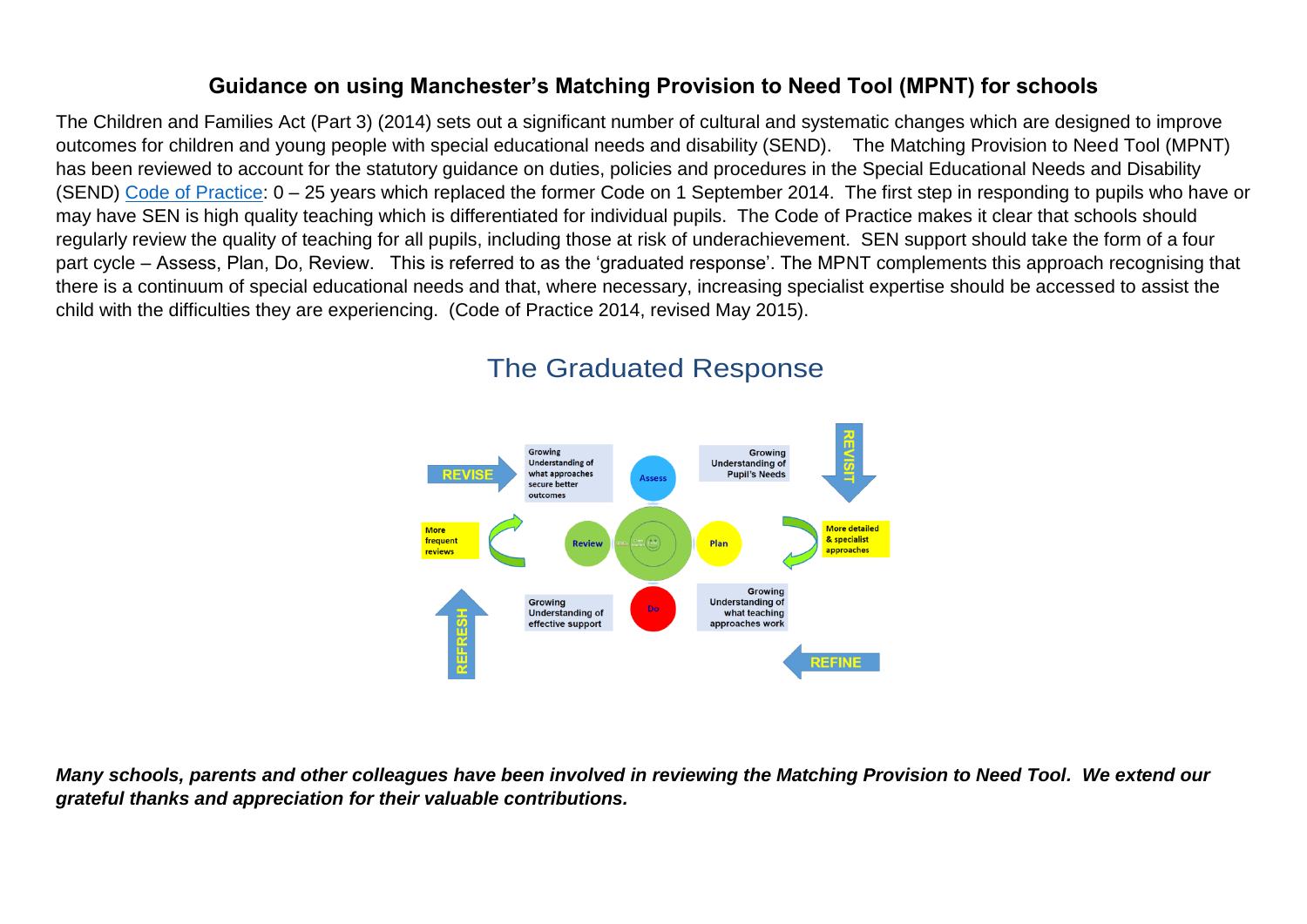### **Purpose of the Matching Provision to Need Tool**

The Matching Provision to Need Tool has been developed to:

- Support schools by setting out the levels of need and provision they are responsible for providing from their delegated funding, including their notional SEND budget
- Set out the level of need and provision that the Local Authority is responsible for, which is funded from the High Needs Budget of the Dedicated Schools Grant, out of which comes Element 3 funding.
- Make it clear to parents/carers and young people the type of provision they can expect to be available to meet their needs.

Initially, the tool sets out a general description of need from universal to EHCP level and a general description of provision for each level of need. This section describes adjustments to the environment, curriculum, resources and staffing levels and expertise. It also describes the involvement of parents/carers in the graduated approach. The tool is then separated into the four areas of need referred to in the SEND Code of Practice. These broad areas give an overview of the range of needs that should be planned for and are:

- Cognition and Learning
- Social, Emotional and Mental Health difficulties
- Communication and interaction
- Sensory and/or Physical needs (in this tool Physical/Medical is followed by Sensory for hearing and visual needs)

There is one MPNT tool for children and young people aged between 0 and 25 years but this is separated into three separate suites:

- Early Years (0 5 years)
- Primary and Secondary (5 -16 years) mainstream and specialist provision
- 14 25 years (being reviewed 2018-19)

The Early Years (0 - 5) suite differs in presentation from the other versions so that it can be used alongside the Early Years (EYS) framework. EYS specialists have been consulted about this and have agreed that this is the best way to support staff when considering children aged 0 - 5years.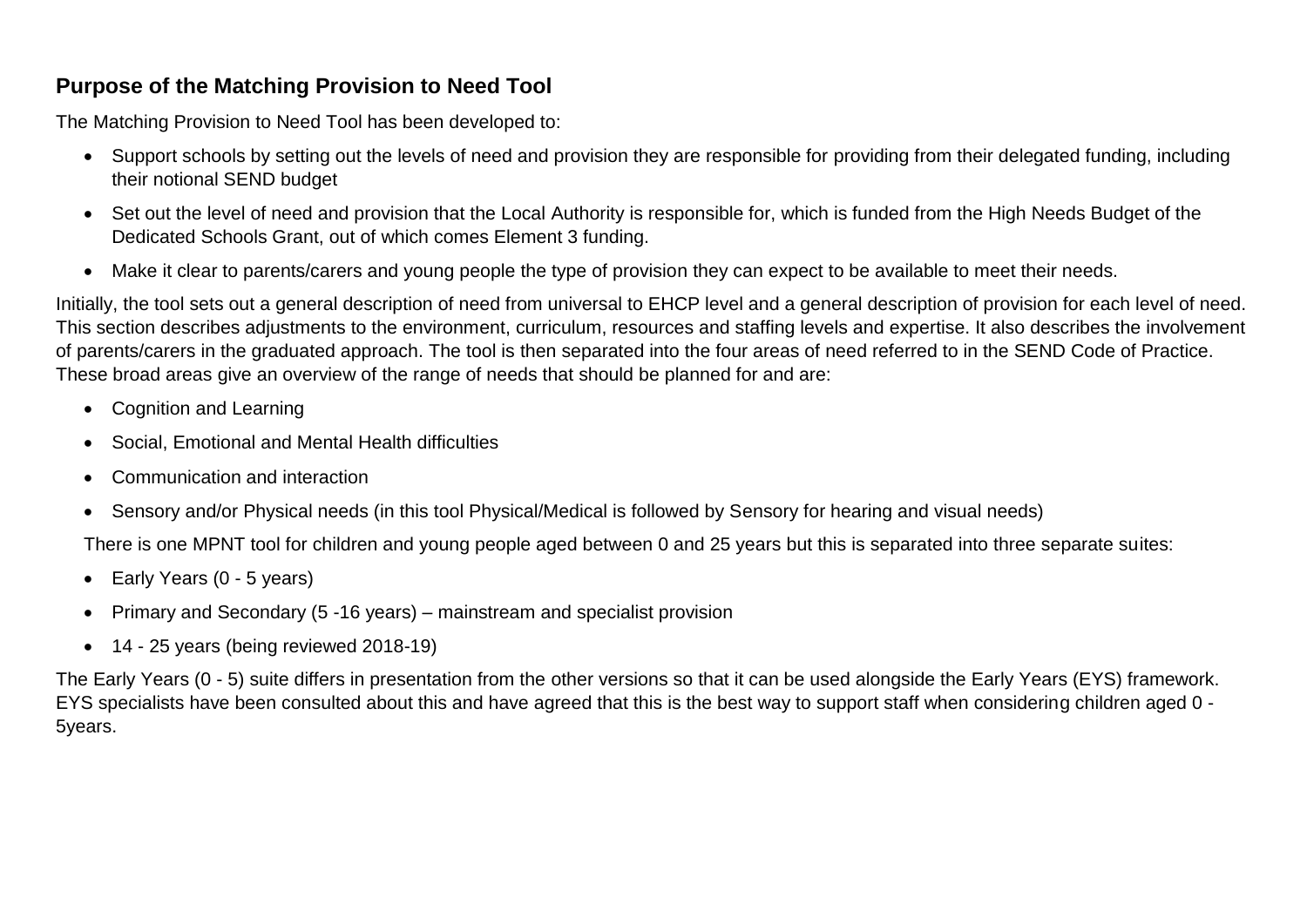# **Description of the Matching Provision to Need Tool**

Each tool describes the levels of need found across the whole mainstream school population. They set out expectations of what effective universal provision should be and how the notional SEND budget should be used by schools to provide a graduated response across the continuum of provision. It also suggests at which points on the continuum, schools should be seeking specialist advice and/or support for individual children. Additional needs become more individualised along the continuum and show where a more personalised response and/or a review of provision maybe required.

Within each section, descriptors are mapped along a continuum of graduated response. The points on this continuum are:

- **Universal provision** the descriptors here identify the things that all children/young people may experience from time to time and set out aspects of effective quality first teaching provision which all pupils should have access to.
- SEND Support these descriptors identify the things that a few children and young people will find difficult and outline the graduated response schools should adopt when planning provision for these pupils. This still includes good quality universal provision plus other services schools may need to involve for support and advice. Element 2 funding can be utilised here by the school.
- **Statutory assessment/EHC plans -** At the high end of the matrices the school can request a statutory assessment to identify whether an EHC plan is needed. Columns M1, 2 and 3 outline the needs of pupils with EHC plans in mainstream schools (using the categories in the Code of Practice) and the provision required to meet their needs, deliver their outcomes and move them towards their aspirations.
- **Specialist –** The second part of the tool describes the needs of pupils who require specialist provision in either resourced provision in mainstream schools or special school provision.

# **Funding**

Schools are given additional funding, referred to as the 'notional SEN budget'. This is up to £6,000 per pupil with SEND, over and above the school's core funding. This amount which is not ring-fenced is for schools to provide high quality appropriate support from the whole of its budget. (SEND Code of Practice). Schools are therefore expected to use their notional SEND budget to have in place a graduated continuum of provision for children and young people needing additional SEN support.

- At **universal provision** the school receives per pupil funding for every child on roll.
- At **SEND Support** the school has per pupil funding and notional budget of up to £6,000 per SEND pupil.
- Following the outcome of statutory assessment, top up/high needs funding is agreed as part of a child or young person's **EHC plan**.

In *very* exceptional circumstances a school can apply for time limited emergency element 3 funding for individual pupils.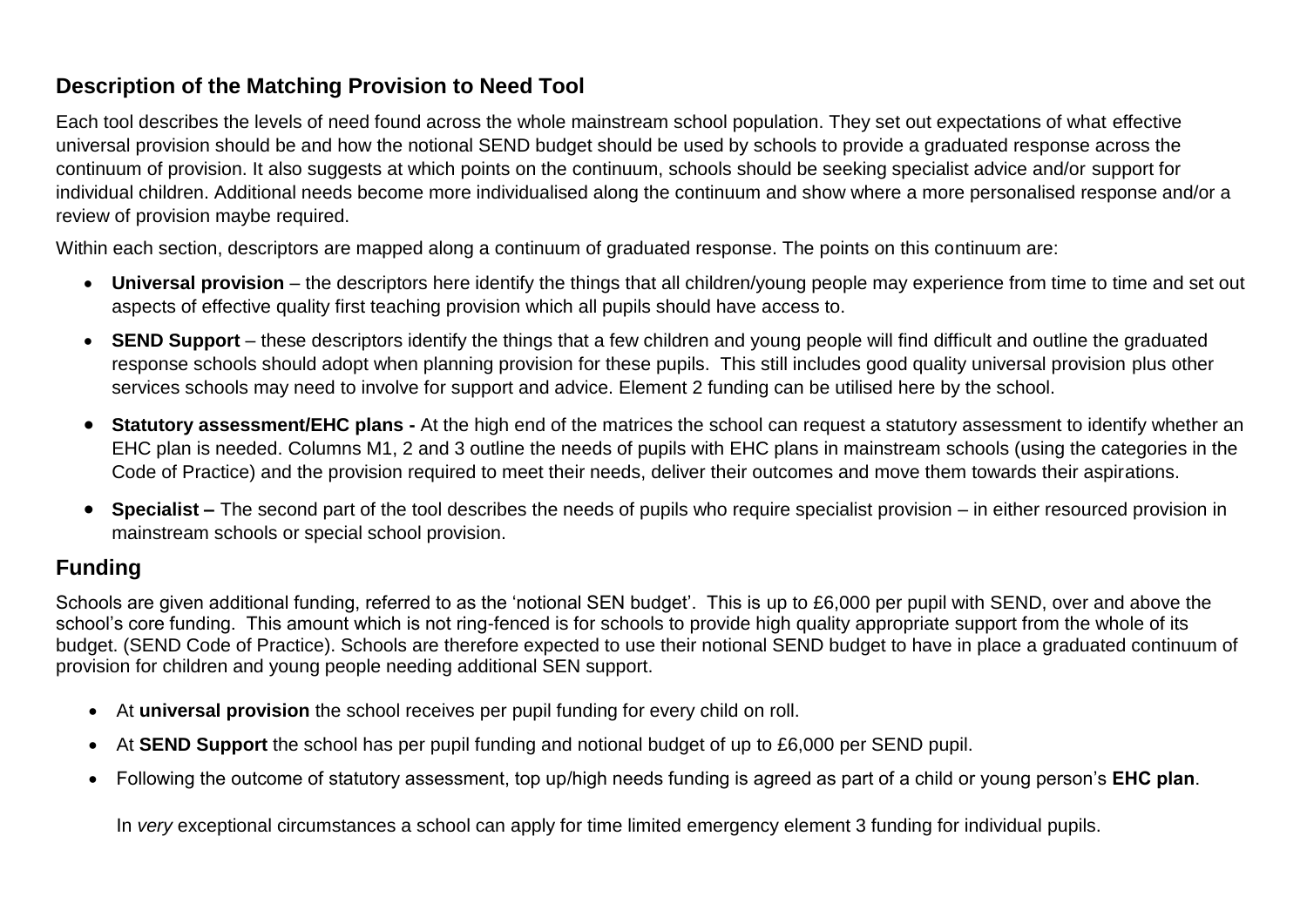# **Using the Matching Provision to Need Tool**

#### **1. With individual pupils**

The MPNTs are **not** to be used as an assessment tool for individual pupils. Schools should use the information and knowledge they have about a pupil from ongoing assessment, evidence from teaching and learning, pupil progress reviews to profile the pupil's needs and provision requirements using the descriptors on the appropriate tool. This process should involve parents/carers and professionals involved with the pupil.

Many pupils will have needs which span the different categories of SEND and more than one section of the MPNT may be needed to identify the provision required. However, in most cases by using a **'best fit'** approach to the descriptors, the MPNTs will enable the school to identify the primary need of an individual pupil. This will support schools with planning, monitoring and recording types of SEND across the school and with school census returns.

At the heart of the SEND reforms (2014) is the participation of children, young people and their parents/carers in decision making alongside greater choice and control for young people and parents over support. It is therefore considered good practice to share the MPNT with parents/carers, but schools should also involve pupils themselves in planning and reviewing progress. Case studies have shown that where the MPNT has been shared with parents/carers they have better understanding about what provision the school has put in place to meet their child's needs and the rationale for this.

SENCOs and Inclusion leaders can use the MPNTs to support teachers and other school staff to develop their understanding and knowledge of pupils' needs and the type of provision needed.

Schools should use the MPNTs to assist with decision making about when to seek specialist advice, when to access more specialist support and when to make a request to the Local Authority for a statutory assessment. When making a request to the Local Authority for additional resources, schools will be required to evidence that they have adopted a graduated response similar to that described in the MPNTs in planning appropriate provision. This will include consulting specialist staff such as Educational Psychologists, speech and language therapists, specialist teachers about the individual pupil, demonstrating the involvement of parents/carers, children and young people at all stages of decision making. Evidence submitted should also include minutes from team around the child meetings and an Early Help Assessment.

#### **2. Planning provision across the school**

The MPNT can also assist schools with planning the deployment of resources to meet assessed levels of need across their school population. By mapping identified needs to the MPNTs, the school can ensure that they are making the most appropriate type of provision within each category of need and across the full continuum. This should then be outlined in a provision plan.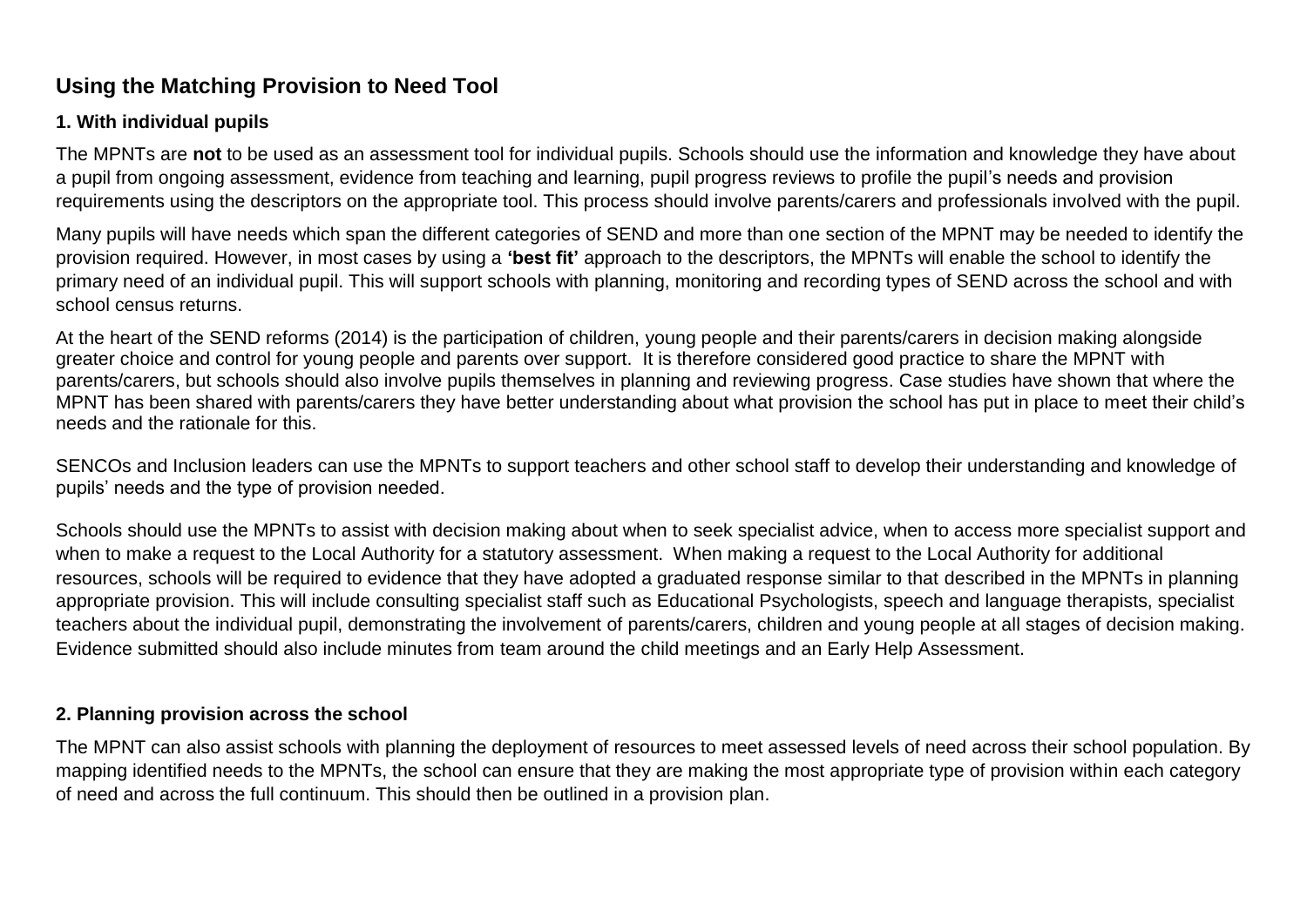#### **3. Decision making within the Local Authority**

The MPNT for each category of need identifies the level at which the Local Authority will consider requests for additional resources, which include:

- a statutory assessment
- This latter level of need is described within the statutory assessment/EHC columns (M1, M2 and M3). If a school makes a request to the Local Authority for additional resources the pupil's need should 'on balance' fit within one of these columns within one or a number of categories of SEND but it is not a requirement that a pupil's need should match all of the descriptors.

# **Glossary of terms used in the MPNT**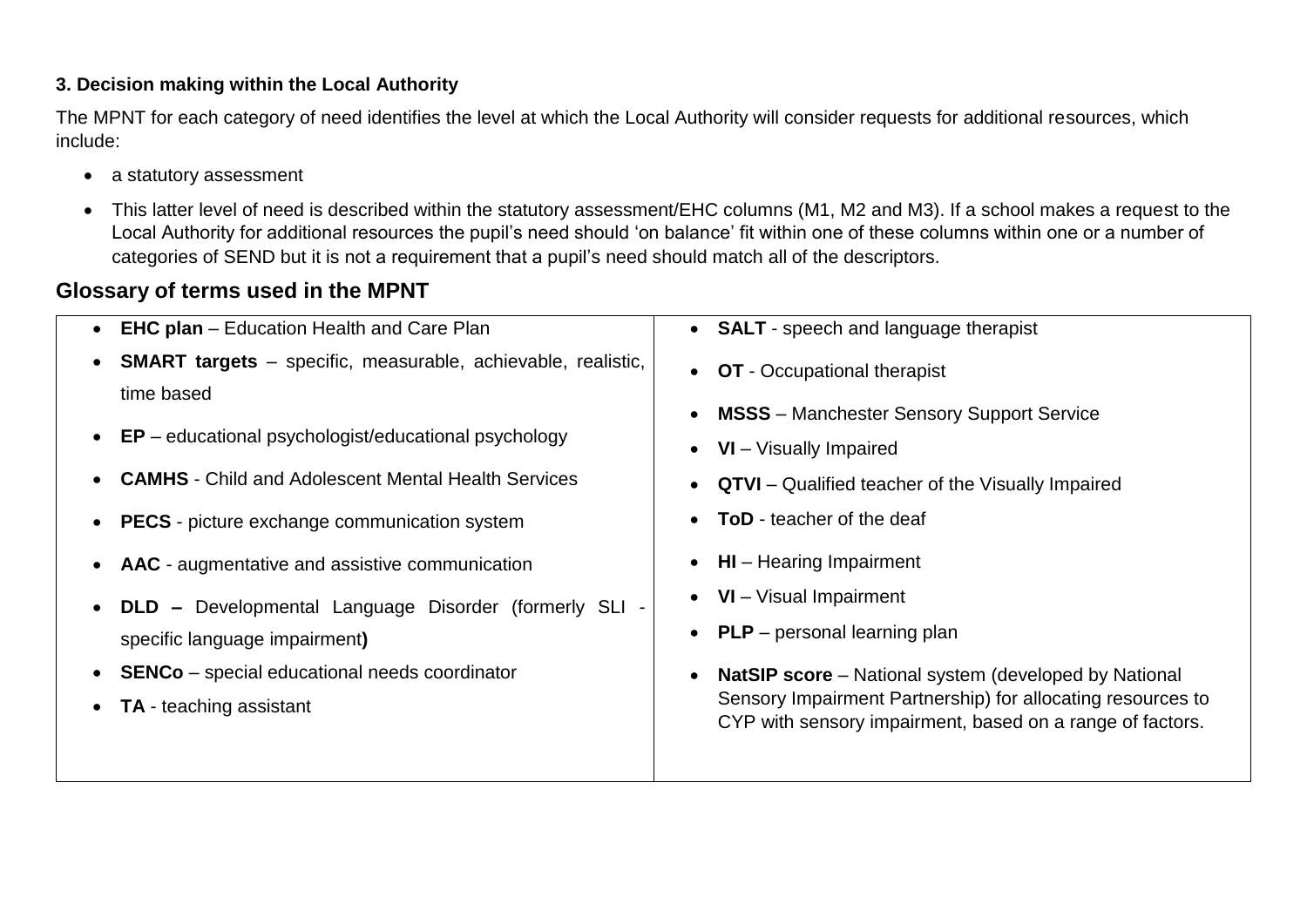#### **Matching Provision to Need Tool (MPNT) Overall Bandings – Mainstream Schools KS1 – KS3**

|                                   |             | <b>Graduated Response</b>                                                                                                                                                                                                                                                                                                                                                                                                                                                                                                                                                                                                                                                                                                                  |                                                                                                                                                                                                                                                                                                                                                                                                                                                                                               |                                                                                                                                                                                                                                                                                                                                                               |                                                                                                                                                                                                                                                                                                                                                  |                                                                                                                                                                                                                          |  |  |
|-----------------------------------|-------------|--------------------------------------------------------------------------------------------------------------------------------------------------------------------------------------------------------------------------------------------------------------------------------------------------------------------------------------------------------------------------------------------------------------------------------------------------------------------------------------------------------------------------------------------------------------------------------------------------------------------------------------------------------------------------------------------------------------------------------------------|-----------------------------------------------------------------------------------------------------------------------------------------------------------------------------------------------------------------------------------------------------------------------------------------------------------------------------------------------------------------------------------------------------------------------------------------------------------------------------------------------|---------------------------------------------------------------------------------------------------------------------------------------------------------------------------------------------------------------------------------------------------------------------------------------------------------------------------------------------------------------|--------------------------------------------------------------------------------------------------------------------------------------------------------------------------------------------------------------------------------------------------------------------------------------------------------------------------------------------------|--------------------------------------------------------------------------------------------------------------------------------------------------------------------------------------------------------------------------|--|--|
|                                   |             | Quality first teaching (QFT) aims to engage and support the learning of all children and young people in an inclusive and cohesive way, and places a strong                                                                                                                                                                                                                                                                                                                                                                                                                                                                                                                                                                                |                                                                                                                                                                                                                                                                                                                                                                                                                                                                                               |                                                                                                                                                                                                                                                                                                                                                               |                                                                                                                                                                                                                                                                                                                                                  |                                                                                                                                                                                                                          |  |  |
|                                   |             |                                                                                                                                                                                                                                                                                                                                                                                                                                                                                                                                                                                                                                                                                                                                            | focus on pupil participation in learning                                                                                                                                                                                                                                                                                                                                                                                                                                                      |                                                                                                                                                                                                                                                                                                                                                               |                                                                                                                                                                                                                                                                                                                                                  |                                                                                                                                                                                                                          |  |  |
|                                   |             | Universal                                                                                                                                                                                                                                                                                                                                                                                                                                                                                                                                                                                                                                                                                                                                  | <b>SEND Support</b>                                                                                                                                                                                                                                                                                                                                                                                                                                                                           | M <sub>1</sub>                                                                                                                                                                                                                                                                                                                                                | M <sub>2</sub>                                                                                                                                                                                                                                                                                                                                   | M <sub>3</sub>                                                                                                                                                                                                           |  |  |
|                                   |             | Pupil can do the same work<br>as most of the class. Is able<br>to work as an independent                                                                                                                                                                                                                                                                                                                                                                                                                                                                                                                                                                                                                                                   | Pupil needs more support<br>than most of the class to<br>access learning and make                                                                                                                                                                                                                                                                                                                                                                                                             | Pupil's needs are severely<br>impacting on the ability to<br>independently access some                                                                                                                                                                                                                                                                        | The complexity, severity and<br>persistence of need impacts<br>on access to most areas of                                                                                                                                                                                                                                                        | The complexity, severity and<br>persistence of need impacts<br>on independence in most/all                                                                                                                               |  |  |
| description of<br>need<br>General |             | learner. Close to achieving<br>or exceeding the expected<br>progress of their national<br>curriculum year group.                                                                                                                                                                                                                                                                                                                                                                                                                                                                                                                                                                                                                           | progress. Struggles to<br>maintain focus on tasks,<br>especially when required to<br>work independently.                                                                                                                                                                                                                                                                                                                                                                                      | areas of the curriculum.<br>Requires increased<br>additional support to access<br>learning.                                                                                                                                                                                                                                                                   | the curriculum, social<br>inclusion and/or social<br>situations and unstructured<br>times.                                                                                                                                                                                                                                                       | areas of the curriculum,<br>social inclusion and/or most<br>social situations and<br>unstructured times.                                                                                                                 |  |  |
|                                   |             |                                                                                                                                                                                                                                                                                                                                                                                                                                                                                                                                                                                                                                                                                                                                            | In addition:                                                                                                                                                                                                                                                                                                                                                                                                                                                                                  |                                                                                                                                                                                                                                                                                                                                                               |                                                                                                                                                                                                                                                                                                                                                  |                                                                                                                                                                                                                          |  |  |
| General description of provision  | Environment | - a school wide ethos and<br>commitment to understand<br>and provide basic<br>strategies and<br>management of needs and<br>make reasonable<br>adjustments<br>- a stimulating, supportive<br>and well-organised,<br>accessible and safe<br>learning environment<br>-with reasonable<br>adjustments, pupils can<br>access all areas of the<br>school environment<br>- visual timetables,<br>classroom rules and daily<br>routines clearly displayed<br>- displays of key vocabulary<br>and sequences of work to<br>support subsequent<br>learning<br>- Classroom routines clear<br>and usually followed<br>- any predictable changes<br>explained to the class<br>- school/class reward<br>system clearly displayed<br>and consistently used | - reasonable adjustments<br>made to support access to the<br>teaching, learning, physical<br>and sensory environment<br>- use of a range of teaching<br>and learning styles<br>- accessible key visuals of<br>good size and contrast to<br>support understanding and<br>participation in learning during<br>whole class, group and<br>individual sessions<br>- settings should use and<br>support the management of<br>assistive technology and<br>ensure IT systems meet<br>individual needs | - support from adults with<br>knowledge and skills to<br>make environmental<br>changes to optimise learning<br>- access to an environment,<br>where targeted short bursts<br>of activities can be<br>implemented according to<br>provision plan.<br>- environmental adaptations<br>and considerations to ensure<br>inclusion and safety for all<br>SEN groups | - support from adults with<br>knowledge and skills to<br>make environmental<br>changes to optimise learning<br>both within the classroom<br>and during unstructured<br>times<br>- access to a personalised<br>environment as and when<br>required to support learning<br>and management of<br>individual needs as<br>described in provision plan | - access to a more specialist<br>learning environment and/or<br>resources e.g. access to a<br>distraction free zone, smaller<br>class size, sensory room,<br>quiet setting, soft play as<br>described in provision plan, |  |  |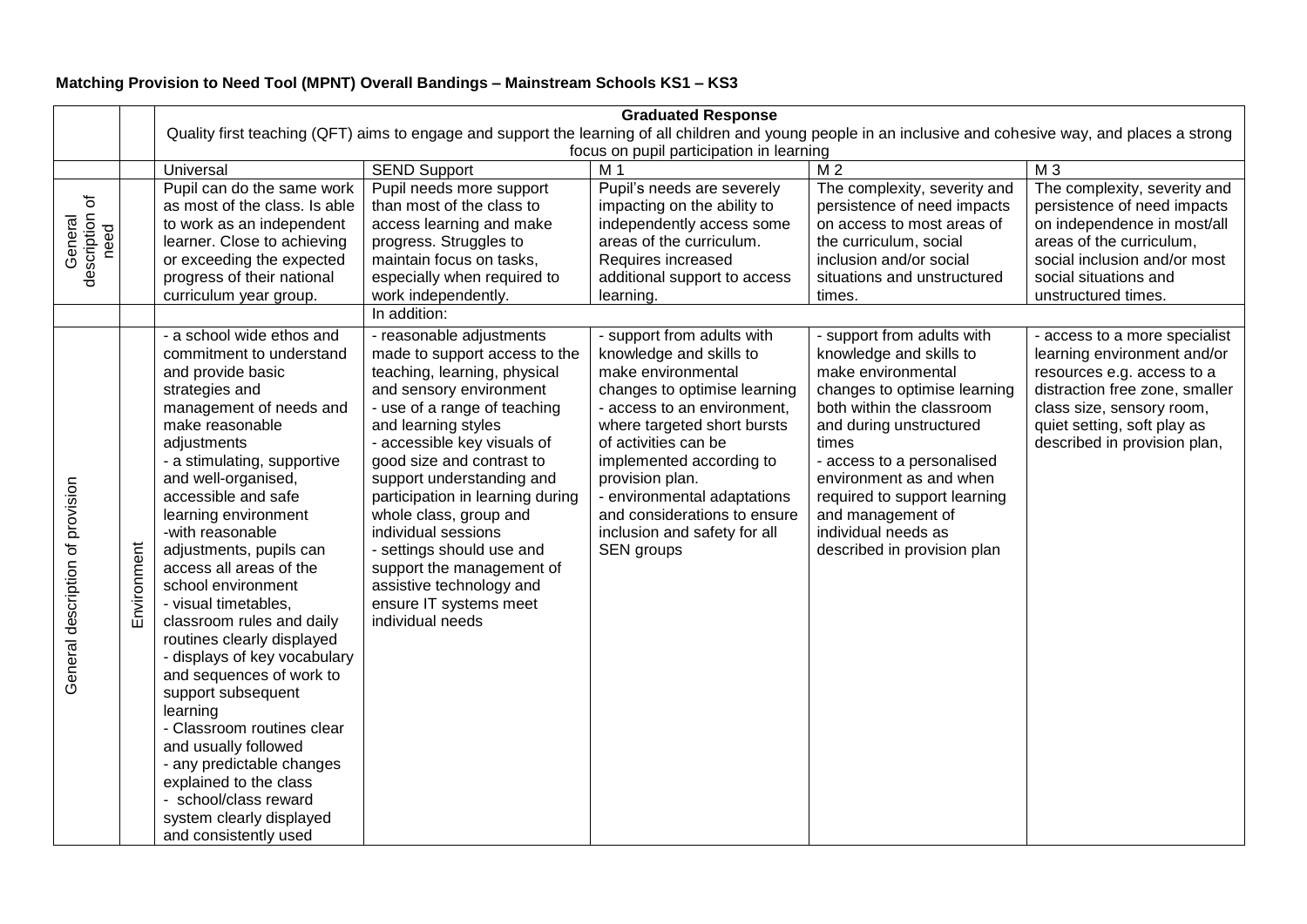| Curriculum                          | - quality first teaching with<br>some adaptations to<br>include different learning<br>styles and needs<br>- pupils can access all<br>areas of the school<br>curriculum including PE,<br>before and after school<br>activities, off-site trips, visits<br>and residentials.                                                                                                                      | - adaptations made to the<br>curriculum to support key<br>areas of learning<br>- need is supported through<br>well-planned, structured<br>provision evidencing a clear<br>graduated approach (assess,<br>plan, do review) covering all<br>areas of the curriculum<br>Opportunities to be flexible<br>when learning, including:<br>- organisation of the work<br>space<br>- reasonable adjustments to<br>the school day<br>- the use of a range of<br>teaching and learning styles | - further adaptations made to<br>the curriculum, to support key<br>areas of learning<br>- frequent opportunity for small<br>group teaching based on<br>identified needs<br>- some 1-1 teaching with<br>support focused on specific<br>targets as set out within the<br>provision plan | - personalised curriculum<br>and teaching methods<br>matched to pupil's preferred<br>learning style<br>- Increased time spent in 1-<br>1 teaching with support<br>focused on specific targets<br>as set out within the<br>provision plan      | - highly personalised<br>curriculum and teaching<br>methods matched to pupil's<br>preferred learning style as<br>set out within the provision<br>plan<br>- needs considerable<br>support to engage with<br>routines and activities<br>throughout the day  |
|-------------------------------------|-------------------------------------------------------------------------------------------------------------------------------------------------------------------------------------------------------------------------------------------------------------------------------------------------------------------------------------------------------------------------------------------------|-----------------------------------------------------------------------------------------------------------------------------------------------------------------------------------------------------------------------------------------------------------------------------------------------------------------------------------------------------------------------------------------------------------------------------------------------------------------------------------|---------------------------------------------------------------------------------------------------------------------------------------------------------------------------------------------------------------------------------------------------------------------------------------|-----------------------------------------------------------------------------------------------------------------------------------------------------------------------------------------------------------------------------------------------|-----------------------------------------------------------------------------------------------------------------------------------------------------------------------------------------------------------------------------------------------------------|
| Resources                           | - key visuals to support<br>understanding and<br>participation in lessons<br>- a variety of different ways<br>to support access to<br>recording work are used<br>- printed materials should<br>be of good size and quality<br>- some use of specific<br>group programmes                                                                                                                        | - a provision map is in place<br>which includes evidence-<br>based interventions and<br>provision of differentiated and<br>modified resources<br>- use of pupil specific<br>equipment and software<br>provided in line with advice<br>from specialist services<br>- use of specific group and<br>individual programmes                                                                                                                                                            | - flexible arrangements made<br>within the structure of the<br>school day to provide a<br>personalised timetable<br>- individualised provision plan<br>indicates use of additional<br>resources                                                                                       | - flexible arrangements<br>made within the structure of<br>the school day to provide a<br>personalised timetable<br>including more learning<br>breaks<br>- greater adult to pupil ratio<br>required to enable access<br>to unstructured times | - flexible arrangements built<br>around highly personalised<br>curriculum and teaching<br>methods matched to the<br>pupil's learning style<br>-additional resources<br>needed to enable access to<br>most/all activities, including<br>unstructured times |
| expertise<br>and<br>Staffing levels | - all staff have an<br>understanding of equality<br>duties and inclusive<br>practice<br>- additional adults routinely<br>used to support flexible<br>grouping and differentiation<br>- SENCo provides advice<br>and guidance on<br>differentiation, use of<br>additional adults and<br>specific programmes<br>- SENCo and relevant staff<br>to access relevant training<br>in all types of SEND | - additional adults under the<br>direction of the SENCo<br>provide sustained, targeted<br>support on an individual or<br>group basis<br>- SENCo may access advice<br>and guidance from specialist<br>sources<br>- If accessed, SENCo and<br>relevant staff to work in<br>partnership with specialists to<br>ensure reasonable<br>adjustments are effectively<br>implemented                                                                                                       | - additional adults under the<br>direction of the SENCo provide<br>targeted support on an<br>individual or group basis<br>- advice and support sought<br>from outreach and/or other<br>specialist sources                                                                             | - higher level of adult<br>support required to access<br>individual or group activities<br>and unstructured times<br>- specialist services provide<br>advice, training and support<br>on individualised targets                               | -majority of time spent with<br>a greater adult to pupil ratio<br>throughout the school day<br>including unstructured times<br>- a range of specialist<br>services work<br>collaboratively to meet a<br>range of needs                                    |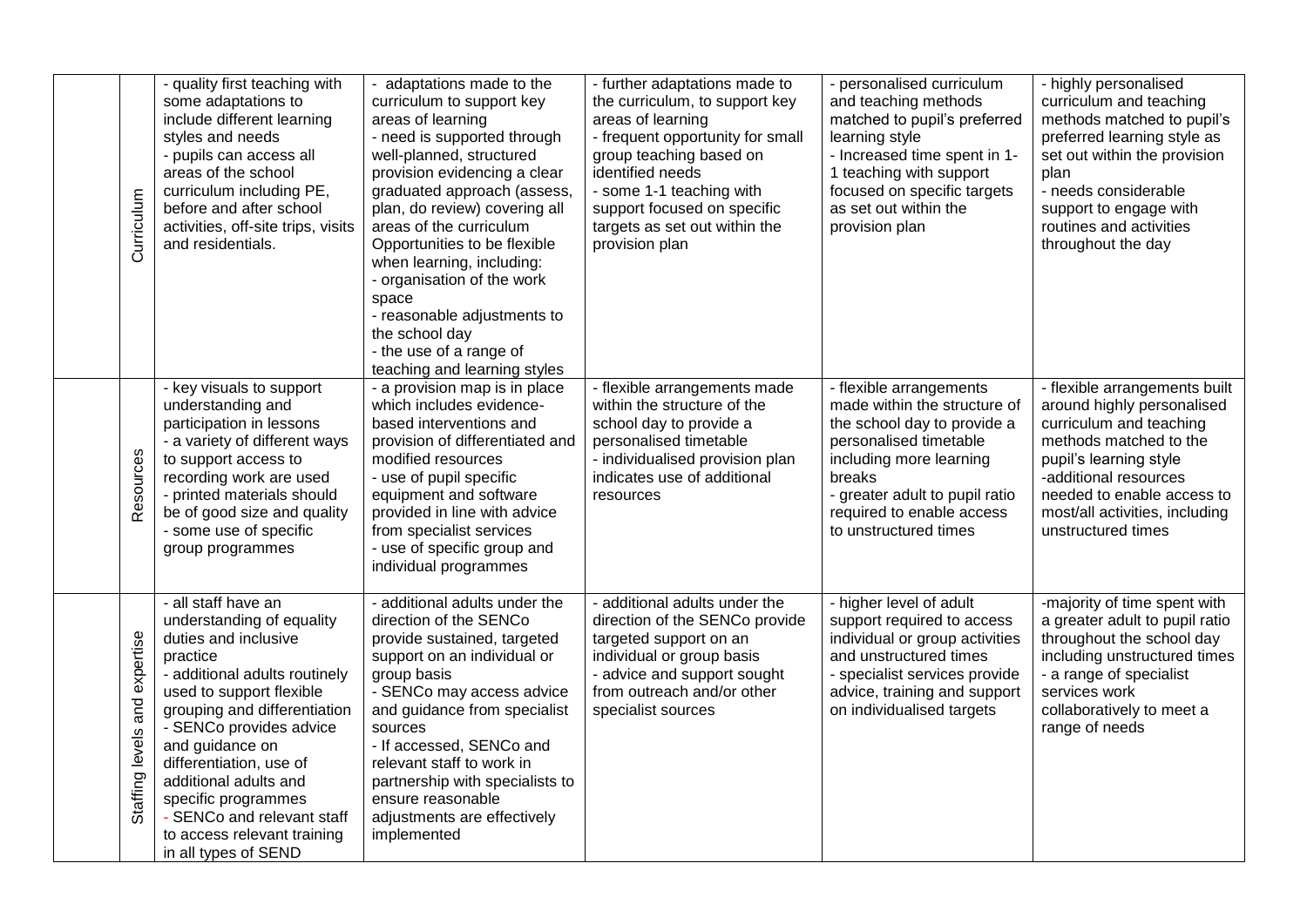|  | ω<br>ت<br>짇<br>rents<br><u>ನ</u><br>upils<br>൨ | - systems in place for<br>informal and formal<br>discussion between<br>parents/carers and staff<br>- pupil voice is at the heart<br>of planning outcomes to<br>enable children and young<br>people to fulfil their<br>aspirations. | - parents/carers involved in<br>setting and supporting<br>targets<br>- strategies in place to ensure<br>regular communication<br>between my parents/carers<br>and school e.g. school<br>website, home-school diary,<br>school newsletter<br>- parents are invited to review<br>progress three times a year<br>-parents given advice and<br>guidance relating to the Local<br>Offer and parent support | - strategies in place to ensure regular communication between parents/carers and school e.g.<br>school website, home-school diary, school newsletter<br>- parents are invited to review progress three times a year<br>- parents/carers involved in setting and supporting targets<br>- an annual review of the EHC plan takes place<br>parents/carers given advice and support to access the Local Offer and relevant support<br>agencies<br>- parents/carers may require support to understand the impact of their child's SEND and ways<br>of assisting their child |
|--|------------------------------------------------|------------------------------------------------------------------------------------------------------------------------------------------------------------------------------------------------------------------------------------|-------------------------------------------------------------------------------------------------------------------------------------------------------------------------------------------------------------------------------------------------------------------------------------------------------------------------------------------------------------------------------------------------------|------------------------------------------------------------------------------------------------------------------------------------------------------------------------------------------------------------------------------------------------------------------------------------------------------------------------------------------------------------------------------------------------------------------------------------------------------------------------------------------------------------------------------------------------------------------------|
|--|------------------------------------------------|------------------------------------------------------------------------------------------------------------------------------------------------------------------------------------------------------------------------------------|-------------------------------------------------------------------------------------------------------------------------------------------------------------------------------------------------------------------------------------------------------------------------------------------------------------------------------------------------------------------------------------------------------|------------------------------------------------------------------------------------------------------------------------------------------------------------------------------------------------------------------------------------------------------------------------------------------------------------------------------------------------------------------------------------------------------------------------------------------------------------------------------------------------------------------------------------------------------------------------|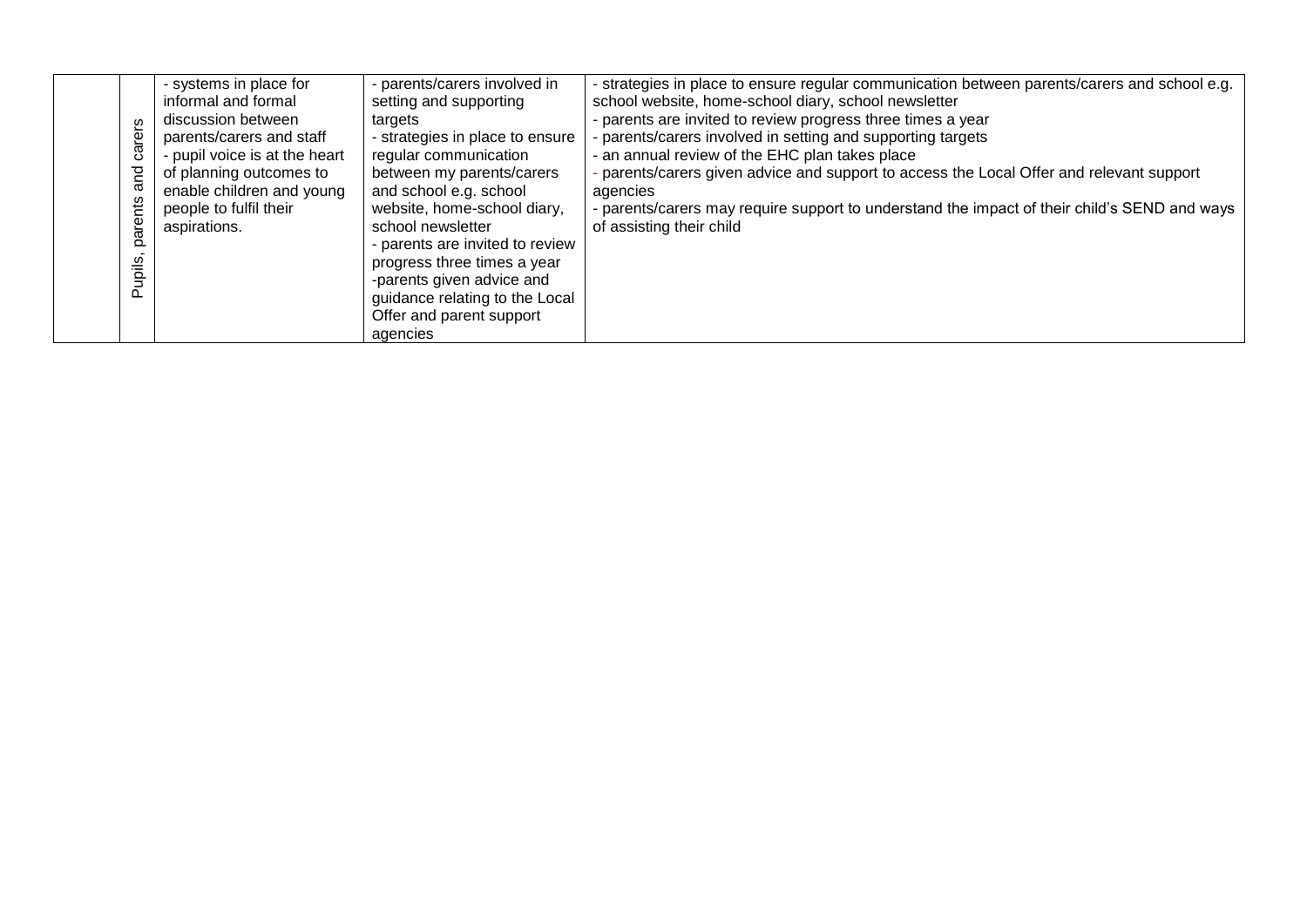|              | Currently working near to,     | Currently working within the   | Currently working at the very     | Provision of:                 | Provision of:                 |
|--------------|--------------------------------|--------------------------------|-----------------------------------|-------------------------------|-------------------------------|
|              | at or beyond expected level    | EYFS curriculum at KS1 or at   | early stages of the EYFS          | - increased staff support     | - highly personalised and     |
|              | within the curriculum.         | least two national curriculum  | curriculum at KS1 or at least     | and intervention across the   | differentiated curriculum,    |
|              | Regular assessment of          | years below year group         | three national curriculum years   | wider curriculum              | timetable and environment     |
|              | learning to identify any       | expectations at KS2 and at     | below year group expectations     | - Frequent advice and         | with access to                |
|              | difficulties in:               | least three national           | at KS2 and at least four          | support for school staff on   | developmentally               |
|              | - the acquisition or use of    | curriculum years below year    | national curriculum years below   | how to enable full access to  | appropriate experiences       |
|              | language, literacy and         | group expectations at KS3.     | year group expectations at        | the curriculum                | - support for most            |
|              | numeracy skills                | SENCo involved in more         | <b>KS3.</b>                       | - outcomes within the         | curriculum or skill areas     |
|              | - pace of learning             | specific assessments in order  | Provision of:                     | provision plan identify areas | - assistance with and         |
|              | - ability to follow familiar   | to identify appropriate        | - increased staff support and     | of support which are wider    | alternative recording for all |
|              | routines and activities        | intervention. Provision        | intervention, particularly for    | than cognition and learning   | curriculum areas              |
|              | - ability to develop skills to | planning includes:             | literacy and numeracy             | - assistance with and         |                               |
|              | work independently             | - time limited small group and | - more flexible and modified      | alternative recording for     |                               |
|              | Personal targets are set to    | individual intervention. This  | curriculum delivery to support    | many/most curriculum          |                               |
|              | support progress               | may include intervention       | literacy and numeracy             | areas                         |                               |
|              | Curriculum differentiation to  | delivered by specialist        | - coordination of support and     |                               |                               |
|              | include:                       | teachers e.g. SpLD             | intervention by SENCo             |                               |                               |
| and learning | - presentation, timing and     | - planning tracks levels of    | - further advice and support      |                               |                               |
|              | recording methods              | achievement.                   | from appropriate specialist staff |                               |                               |
| Cognition    | - peer support for learning    | - targets are individualised,  | and services e.g. SENCo,          |                               |                               |
|              | - pre and post tutoring        | short term and specific        | outreach, specialist teaching,    |                               |                               |
|              | -reinforcement and             | - outcomes are monitored by    | educational psychology            |                               |                               |
|              | repetition                     | staff and recorded and         | - assistance with and             |                               |                               |
|              | - simplified language          | evaluated by SENCo through     | alternative recording for some    |                               |                               |
|              | - multi-sensory teaching       | provision planning             | curriculum areas                  |                               |                               |
|              | approaches                     | - special arrangements in      |                                   |                               |                               |
|              | - alternatives to written      | exams at the end of KS2        |                                   |                               |                               |
|              | recording e.g. mind maps,      | - access arrangements          |                                   |                               |                               |
|              | writing frames, IT based       | identified in KS3 in           |                                   |                               |                               |
|              | resources                      | preparation for KS4            |                                   |                               |                               |
|              | - access to practical          | accredited courses e.g.        |                                   |                               |                               |
|              | activities and kinaesthetic    | <b>GCSE, BTEC</b>              |                                   |                               |                               |
|              | learning using concrete        | Advice and support sought      |                                   |                               |                               |
|              | materials and resources        | from specialist services e.g.  |                                   |                               |                               |
|              |                                | outreach, specialist teaching  |                                   |                               |                               |
|              |                                | and educational psychology.    |                                   |                               |                               |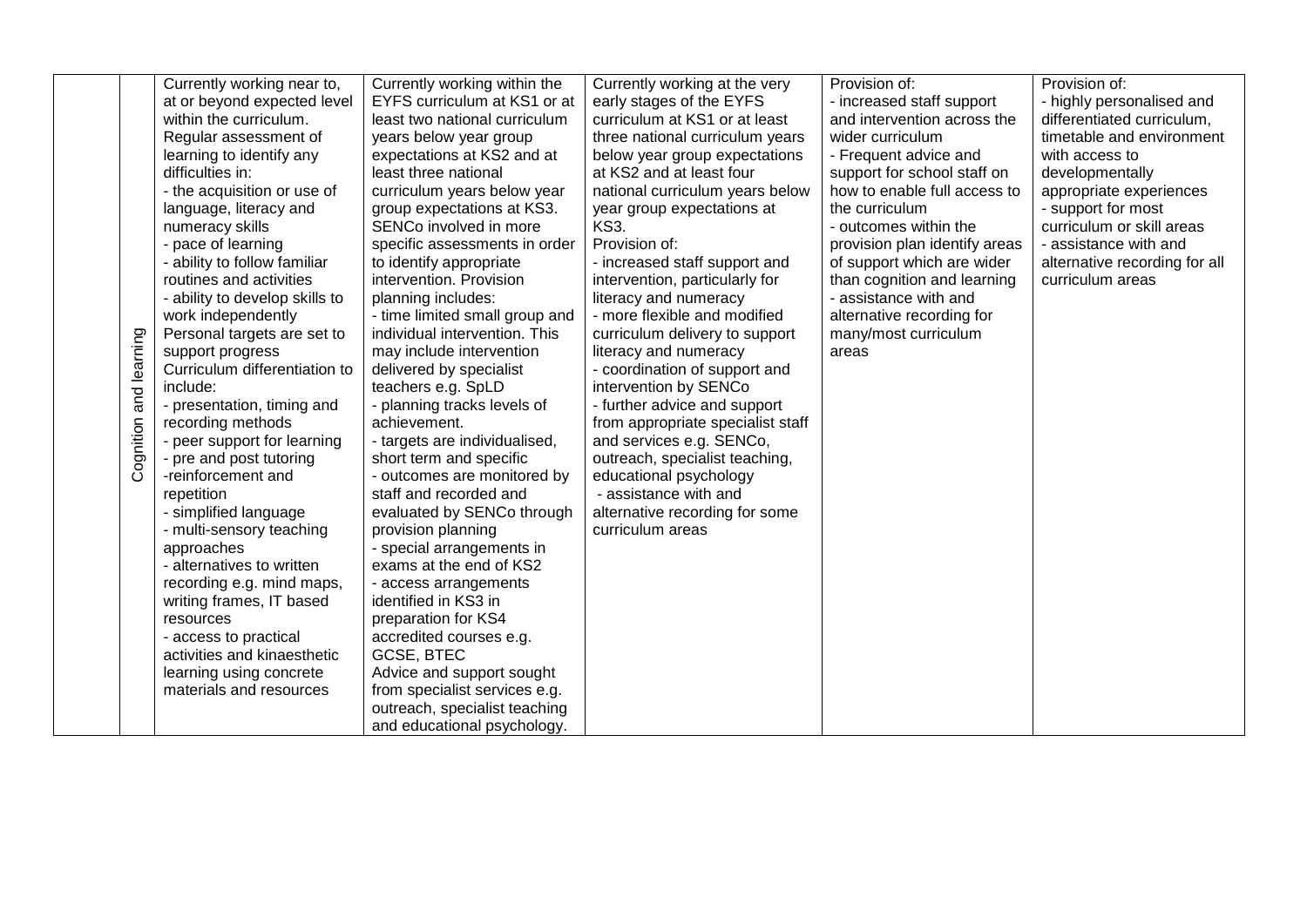|                 | - a language friendly         | Screening has identified        | Provision of:                     | Provision of:                   | Provision of:                  |
|-----------------|-------------------------------|---------------------------------|-----------------------------------|---------------------------------|--------------------------------|
|                 | environment offering          | difficulties with receptive and | - increased staff support and     | - a language enriched           | - a personalised language      |
|                 | focused support and           | expressive language and/or      | intervention                      | differentiated and flexible     | curriculum throughout the      |
|                 | prompts from adults           | social communication            | - more flexible and modified      | curriculum                      | day                            |
|                 | - differentiated curriculum   | Intervention is used to         | language curriculum to focus on   | - individualised curriculum     | - frequent specialist advice   |
|                 | that specifically teaches     | support specific teaching of:   | language/listening and/or social  | for more of the day to focus    | for school staff               |
|                 | speaking and listening        | - vocabulary                    | communication                     | on language/listening           | - specialist advice for school |
|                 | skills.                       | - comprehension and             | - increased access to small       | and/or social                   | staff on embedded use of       |
|                 | - access to a range of        | inference                       | group and/or individual           | communication                   | an AAC device.                 |
|                 | communication                 | - sentence structures           | language intervention and         | - communication                 |                                |
|                 | opportunities in a range of   | - phonics                       | support                           | strategies/equipment used       |                                |
|                 | settings, with enough time    | - sequencing                    | - use of Assistive or             | by all staff throughout the     |                                |
|                 | given for processing,         | - active listening              | <b>Augmentative Communication</b> | day, including unstructured     |                                |
|                 | thinking and responding to    | - social communication          | (AAC) e.g. Signing or PECs        | times e.g. communication        |                                |
|                 | verbal information and new    | Specialist services may         | - advice and support from         | passport, key visuals           |                                |
|                 | vocabulary                    | provide:                        | appropriate specialist staff and  | - social stories to support     |                                |
|                 | - inferential and expressive  | - assessment of need,           | services such as SENCo,           | experience and                  |                                |
| and interaction | language teaching             | including DLD                   | outreach, speech and language     | understanding of social         |                                |
|                 | - responding to non-verbal,   | - advice and training on        | therapy, SCAIT, educational       | scenarios at structured and     |                                |
|                 | verbal and written            | specific use of interventions   | psychology                        | unstructured times              |                                |
|                 | information                   | - time-limited delivery of      | - a little and often approach to  | - additional peer/adult         |                                |
|                 | - range of teaching and       | intervention e.g. DLD           | learning e.g. precision teaching  | support to access               |                                |
|                 | learning styles with          | - advice on use of Assistive    | - daily timetable is carefully    | unstructured times              |                                |
|                 | emphasis on the use of        | or Augmentative                 | planned to meet sensory needs     | - advice on specialist AAC      |                                |
|                 | gesture, key visuals and      | Communication (AAC) e.g.        | e.g. access to low distraction    | devices                         |                                |
|                 | concrete examples to          | Signs or PECs                   | area, headphones to block out     | -specific training for staff on |                                |
| Communication   | support spoken language       | Teaching strategies include:    | noise, physical breaks, sensory   | use of AAC devices              |                                |
|                 | e.g. use of visual timetables | - use of visual or written      | activities.                       |                                 |                                |
|                 | - use of practical tasks and  | cues, symbol instructions,      | - special interests are included  |                                 |                                |
|                 | kinaesthetic learning using   | colour coding or highlighting   | in learning                       |                                 |                                |
|                 | concrete materials,           | - use of flexible groupings     | - a communication passport,       |                                 |                                |
|                 | appropriately modelled by     | - use additional prompts and    | possibly including an emotions    |                                 |                                |
|                 | staff and peers               | visual materials to aid         | passport and access to social     |                                 |                                |
|                 |                               | comprehension, support          | stories to support experience     |                                 |                                |
|                 |                               | speaking and listening and      | and understanding of social       |                                 |                                |
|                 |                               | facilitate personal/task        | scenarios                         |                                 |                                |
|                 |                               | organisation e.g. task sheets,  | - use of specific resources,      |                                 |                                |
|                 |                               | task boards, now and next       | recommended by specialists, to    |                                 |                                |
|                 |                               | boards                          | support communication skills      |                                 |                                |
|                 |                               | - communication style and       |                                   |                                 |                                |
|                 |                               | provide processing time to      |                                   |                                 |                                |
|                 |                               | respond to questions,           |                                   |                                 |                                |
|                 |                               | instructions, complete tasks    |                                   |                                 |                                |
|                 |                               | and acquire new                 |                                   |                                 |                                |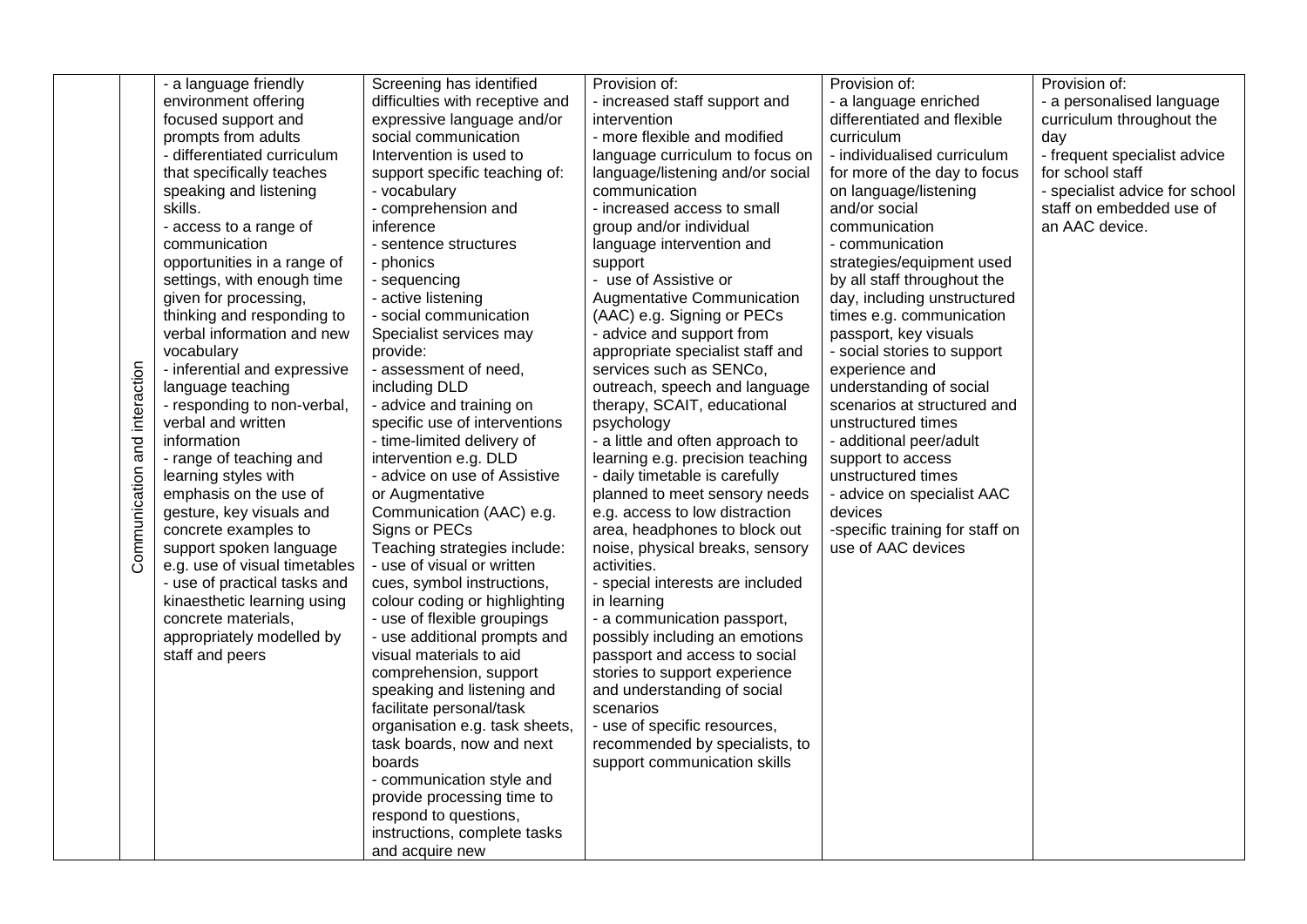| vocabulary/concepts to<br>support understanding<br>- flexible organisation of the<br>work space and school day<br>- time limited small group and<br>individual intervention<br>- communication strategies |
|-----------------------------------------------------------------------------------------------------------------------------------------------------------------------------------------------------------|
|                                                                                                                                                                                                           |
| e.g. communication passport,                                                                                                                                                                              |
| one-page profiles, key                                                                                                                                                                                    |
| visuals                                                                                                                                                                                                   |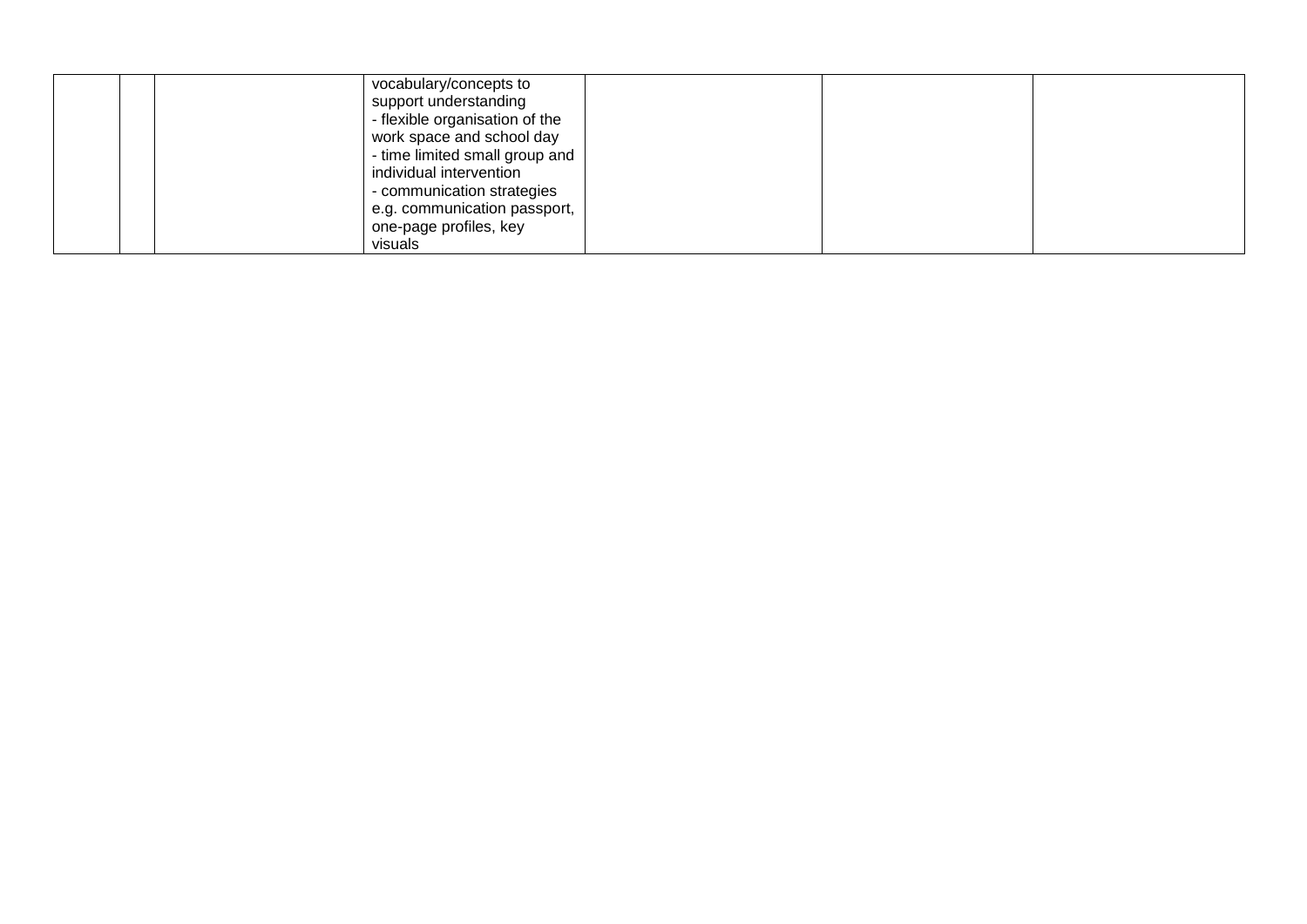|               | -access to a whole school     | Screening has established any                                      | Provision of:                | Provision of:                   | Provision of:                  |
|---------------|-------------------------------|--------------------------------------------------------------------|------------------------------|---------------------------------|--------------------------------|
|               | curriculum which teaches      | areas of difficulty with social                                    | - increased staff support    | -increasingly personalised      | - highly personalised creative |
|               | social and emotional aspects  | emotional and mental health                                        | and creative plan to support | creative plan, as advised by    | plan, timetable and use of     |
|               | of learning.                  | e.g. Boxall profile. Specialist                                    | curriculum access            | appropriate specialists, to     | environment, as advised by     |
|               | -access to small group        | services e.g. outreach, PRU,                                       | Supported time to work with  | support curriculum access       | appropriate specialists, to    |
|               | intervention to repeat and    | school nurse, CAMHS,                                               | positive role models, in     | - Support to develop social     | support curriculum access      |
|               | reinforce whole class         | educational psychology may                                         | small groups and pairs, to   | skills using adult intervention | - increased supervision to     |
|               | learning                      | provide:                                                           | develop:                     | to structure learning           | ensure safety at all times     |
|               | - consistent use of           | - assessment of need                                               | - appropriate social skills  | situations both within the      | - multi-agency approach to     |
|               | class/school reward systems   | - advice and training on                                           | - empathy and awareness      | curriculum and during           | support needs, to include      |
|               | - whole school training in    | specific use of interventions                                      | of needs of others           | unstructured times              | specialists from education,    |
|               | promoting positive social,    | - devise programmes to deliver                                     | - ability to maintain        | - targeted, individual support  | health and/or social care      |
|               | emotional health and well-    | in school                                                          | intervention                 | to implement a crisis           |                                |
|               | being within school and       | Information is used to plan                                        | - emotional regulation       | management plan                 |                                |
|               | awareness of impact of        | regular, structured small group                                    | - coping strategies for      | - strategies to manage          |                                |
|               | safeguarding, mental health,  | and individual intervention to                                     | dealing with difficult       | occasional or regular self-     |                                |
| mental health | emotional needs and           | repeat and reinforce identified                                    | situations                   | harming behaviours              |                                |
|               | socialisation on behaviour    | social and emotional aspects                                       | -targeted individual         |                                 |                                |
|               | -key adult in school to       | of learning                                                        | intervention, as advised by  |                                 |                                |
|               | support pupils who have any   | Intervention will involve:                                         | external specialist services |                                 |                                |
| and           | concerns or worries who can   | - higher levels of additional                                      | e.g. school nurse, PRU,      |                                 |                                |
|               | promote early help strategies | support and intervention from                                      | CAMHS, social care,          |                                 |                                |
| emotional     |                               | adults at particular times                                         | educational psychology       |                                 |                                |
|               |                               | throughout the day                                                 | - adjustments, including     |                                 |                                |
|               |                               | - personalised targets linked to                                   | additional support to        |                                 |                                |
|               |                               | reward system                                                      | manage transitions and to    |                                 |                                |
|               |                               | - distraction free zone for when                                   | focus on difficulties at     |                                 |                                |
| Social,       |                               | space is needed to support                                         | unstructured times           |                                 |                                |
|               |                               | learning                                                           | - risk assessments and       |                                 |                                |
|               |                               | -time out card for times when                                      | implementation of            |                                 |                                |
|               |                               | space is needed                                                    | associated plans, updated    |                                 |                                |
|               |                               | -access to in-school support                                       | regularly                    |                                 |                                |
|               |                               | facilities e.g. nurture provision<br>or LSU                        |                              |                                 |                                |
|               |                               |                                                                    |                              |                                 |                                |
|               |                               | -adjustments to arrangements                                       |                              |                                 |                                |
|               |                               | for unstructured times                                             |                              |                                 |                                |
|               |                               | -access to therapeutic support<br>- a positive relationship with a |                              |                                 |                                |
|               |                               | named person with appropriate                                      |                              |                                 |                                |
|               |                               | skills who understand                                              |                              |                                 |                                |
|               |                               | individual needs                                                   |                              |                                 |                                |
|               |                               | - early help strategies may                                        |                              |                                 |                                |
|               |                               | support needs                                                      |                              |                                 |                                |
|               |                               |                                                                    |                              |                                 |                                |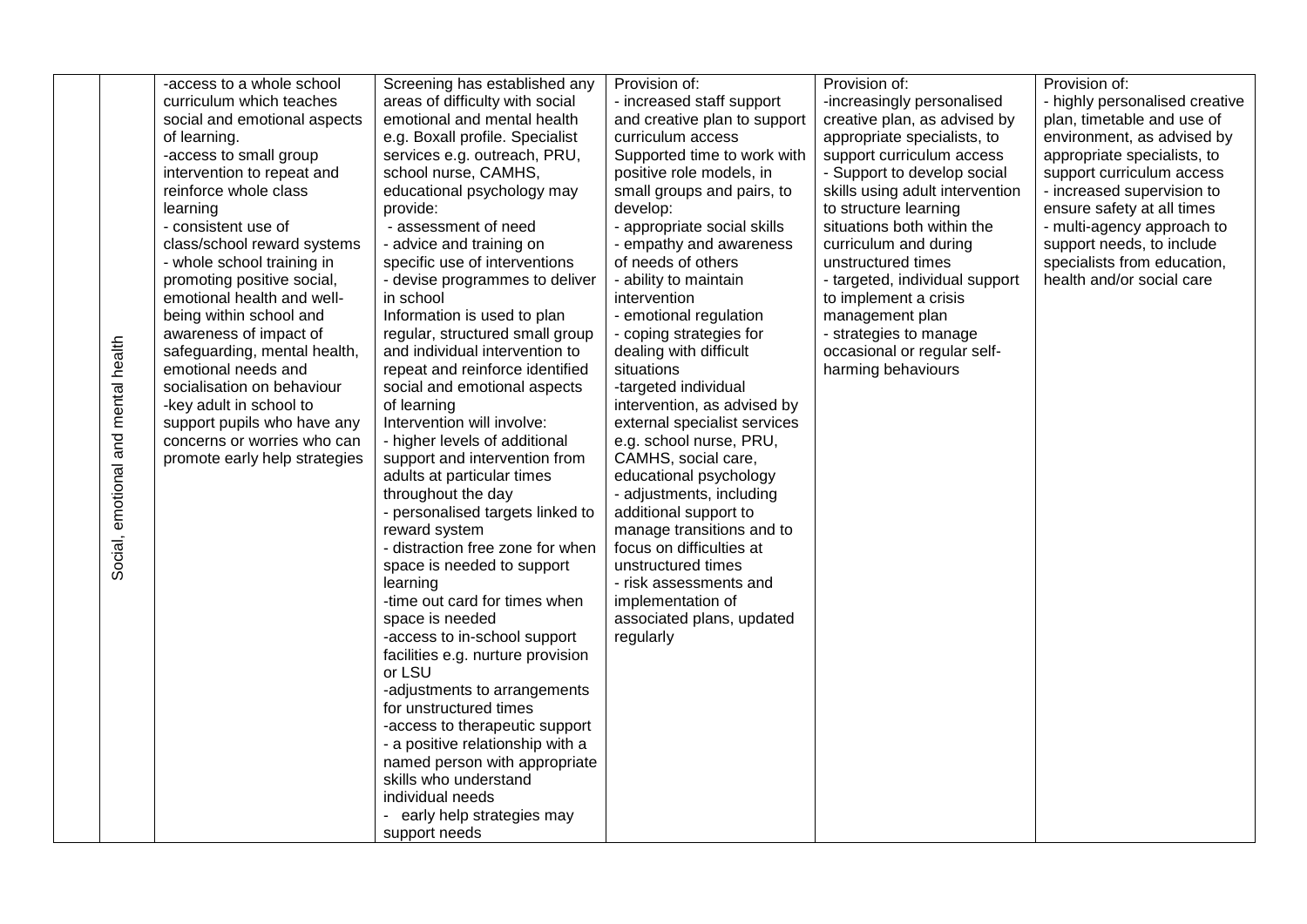|                      | <b>Healthcare Needs</b><br>-up to date policy on<br>managing medical conditions<br>which meets statutory duties<br>-named designated lead with<br>responsibility for<br>implementation of policy<br>-health care needs are<br>managed during the school<br>day with an age-appropriate<br>level of help<br>-safe storage for medical<br>resources<br>-safe spaces where support<br>needs are met with respect<br>for privacy and dignity. | -healthcare needs are<br>monitored with intermittent<br>supervision and/ or<br>administration of medication by<br>staff<br>-key staff have received<br>appropriate training and advice<br>from health care professionals.<br>-key staff are able to<br>implement medical advice and<br>where necessary liaise with<br>appropriate professionals for<br>support e.g. LOIS.                                                                                                                                                                                                                                                                                                                                                                                                                                        | -healthcare needs are<br>monitored regularly by staff<br>-where appropriate staff are<br>trained by health service<br>professionals e.g. stoma<br>care, catheterisation etc.<br>-regular supervision for<br>administration of<br>medication or other medical<br>interventions.<br>-regular access to therapy<br>programmes including<br>periodic provision of<br>therapy or health care<br>programme from healthcare<br>professionals.                                                                             |                                                                                                                                                                                                                                                                                      | -constant monitoring and<br>medical intervention by<br>trained staff or administered<br>by health service<br>professionals due to<br>unstable, complex and / or<br>unpredictable medical<br>condition e.g. tracheae care.<br>- intensive access to therapy<br>programmes including<br>periodic provision of therapy<br>or health care programme<br>from healthcare<br>professionals. |
|----------------------|-------------------------------------------------------------------------------------------------------------------------------------------------------------------------------------------------------------------------------------------------------------------------------------------------------------------------------------------------------------------------------------------------------------------------------------------|------------------------------------------------------------------------------------------------------------------------------------------------------------------------------------------------------------------------------------------------------------------------------------------------------------------------------------------------------------------------------------------------------------------------------------------------------------------------------------------------------------------------------------------------------------------------------------------------------------------------------------------------------------------------------------------------------------------------------------------------------------------------------------------------------------------|--------------------------------------------------------------------------------------------------------------------------------------------------------------------------------------------------------------------------------------------------------------------------------------------------------------------------------------------------------------------------------------------------------------------------------------------------------------------------------------------------------------------|--------------------------------------------------------------------------------------------------------------------------------------------------------------------------------------------------------------------------------------------------------------------------------------|--------------------------------------------------------------------------------------------------------------------------------------------------------------------------------------------------------------------------------------------------------------------------------------------------------------------------------------------------------------------------------------|
| Physical and medical | <b>Mobility and Independence</b><br>- an accessibility plan<br>outlines the school's plans to<br>implement statutory<br>anticipatory duties on<br>improving access to all<br>aspects of the physical<br>environment<br>-access to appropriate<br>mobility aids if required e.g.<br>grab rails that support pupil's<br>independence.                                                                                                       | -intermittent supervision, time<br>and support to be<br>independently mobile and to<br>complete tasks involving<br>mobility e.g. support in<br>transferring from wheelchair to<br>seat, on managing stairs or<br>when moving around the<br>school environment, or at<br>playtime.<br>- individualised risk<br>assessment may be required<br>to support safe and full access<br>to the school environment<br>including PE, before and after<br>school activities, off-site trips,<br>visits and residentials.<br>-equipment to support<br>transfers, mobility and posture<br>as recommended by specialist<br>services advising on<br>equipment and manual<br>handling transfers supports<br>access to the curriculum<br>-staff are trained on safe use<br>of equipment and safemoving<br>and handling techniques. | -regular supervision, time<br>and support for my<br>independent mobility and to<br>complete tasks involving<br>mobility e.g. support in<br>transferring from<br>wheelchair to seat,<br>managing stairs or when<br>moving around the school<br>environment, or at break<br>time.<br>- individualised risk<br>assessment will be<br>required to support safe<br>and full access to the<br>school environment<br>including PE, before and<br>after school activities, off-<br>site trips, visits and<br>residentials. | - increased supervision, time<br>and support for pupil's<br>independent mobility and to<br>complete tasks involving<br>mobility e.g. support in<br>transferring from wheelchair<br>to seat, managing stairs or<br>when moving around the<br>school environment, or at<br>break time. | - intensive support with<br>mobility and tasks requiring<br>motor control, to maintain<br>postural stability and comfort<br>because of little or no<br>postural control.<br>-supported changes of<br>position and transfers are<br>necessary, which may<br>require 2 staff trained in the<br>use of specialist equipment<br>e.g. hoisting.                                           |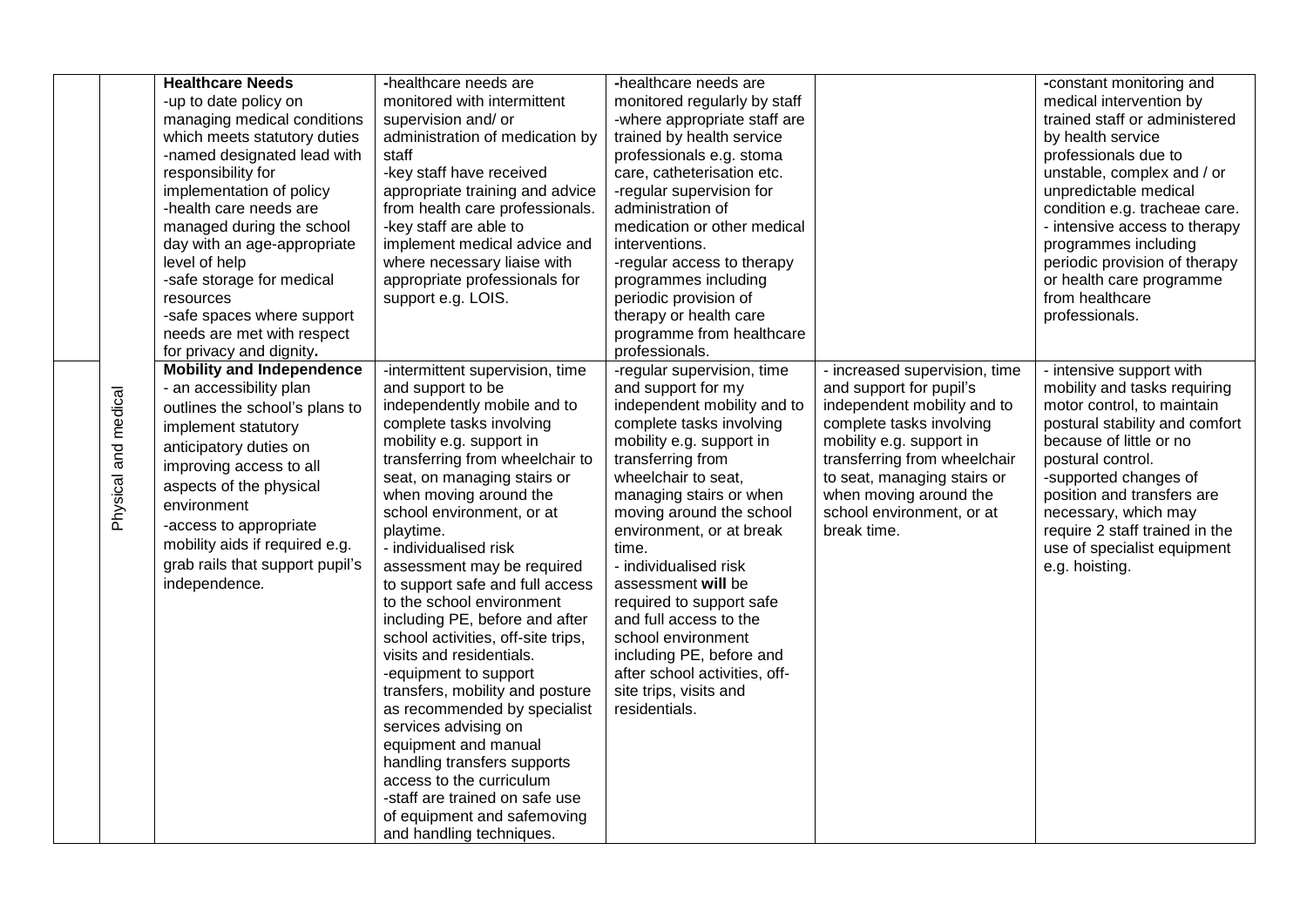| <b>Personal Care</b><br>-personal care needs<br>managed with age-<br>appropriate help.                                                                                                                         | -personal care needs<br>managed with<br>minimal/occasional help.<br>- access to one off specific<br>advice from a specialist<br>service on the<br>management of personal care<br>needs and any additional<br>facilities or resources required.                            | - personal care needs are<br>managed with regular<br>assistance or individual<br>support<br>-a personal care needs<br>plan is used to identify<br>adjustments made to<br>support staff and safeguard<br>the pupil.<br>-staff are effectively trained<br>on implementation of<br>personal care needs                                                        |                                                                                                                                                                                                                                                                                                                                                                                          |
|----------------------------------------------------------------------------------------------------------------------------------------------------------------------------------------------------------------|---------------------------------------------------------------------------------------------------------------------------------------------------------------------------------------------------------------------------------------------------------------------------|------------------------------------------------------------------------------------------------------------------------------------------------------------------------------------------------------------------------------------------------------------------------------------------------------------------------------------------------------------|------------------------------------------------------------------------------------------------------------------------------------------------------------------------------------------------------------------------------------------------------------------------------------------------------------------------------------------------------------------------------------------|
| <b>Perceptual /Fine Motor</b><br><b>Skills and Physical Access</b><br>-good quality curriculum,<br>resources and strategies are<br>used to support visual and<br>auditory perceptual and fine<br>motor skills. | - short term intervention is<br>used to develop visual and<br>auditory perceptual and fine<br>motor skills.<br>- appropriate equipment is<br>provided to promote curriculum<br>access e.g. specialist scissors,<br>adapted pencils and grips,<br>sloped writing surfaces. | -access to specialist<br>assessment and advice is<br>required from specialist<br>services to develop<br>individualised programmes<br>and identify specialist<br>resources or equipment<br>which support access to the<br>curriculum.<br>-staff receive training in<br>specific interventions,<br>strategies and resources to<br>promote curriculum access. | -a high level of support is<br>required on a daily basis to<br>complete tasks involving<br>visual/ auditory perceptual<br>and fine motor skills<br>activities.<br>-access to a modified<br>curriculum/<br>environment/resources to<br>meet perceptual/fine motor<br>skills.<br>-staff are trained and skilled<br>in use of specialist AAC<br>strategies, equipment and<br>interventions. |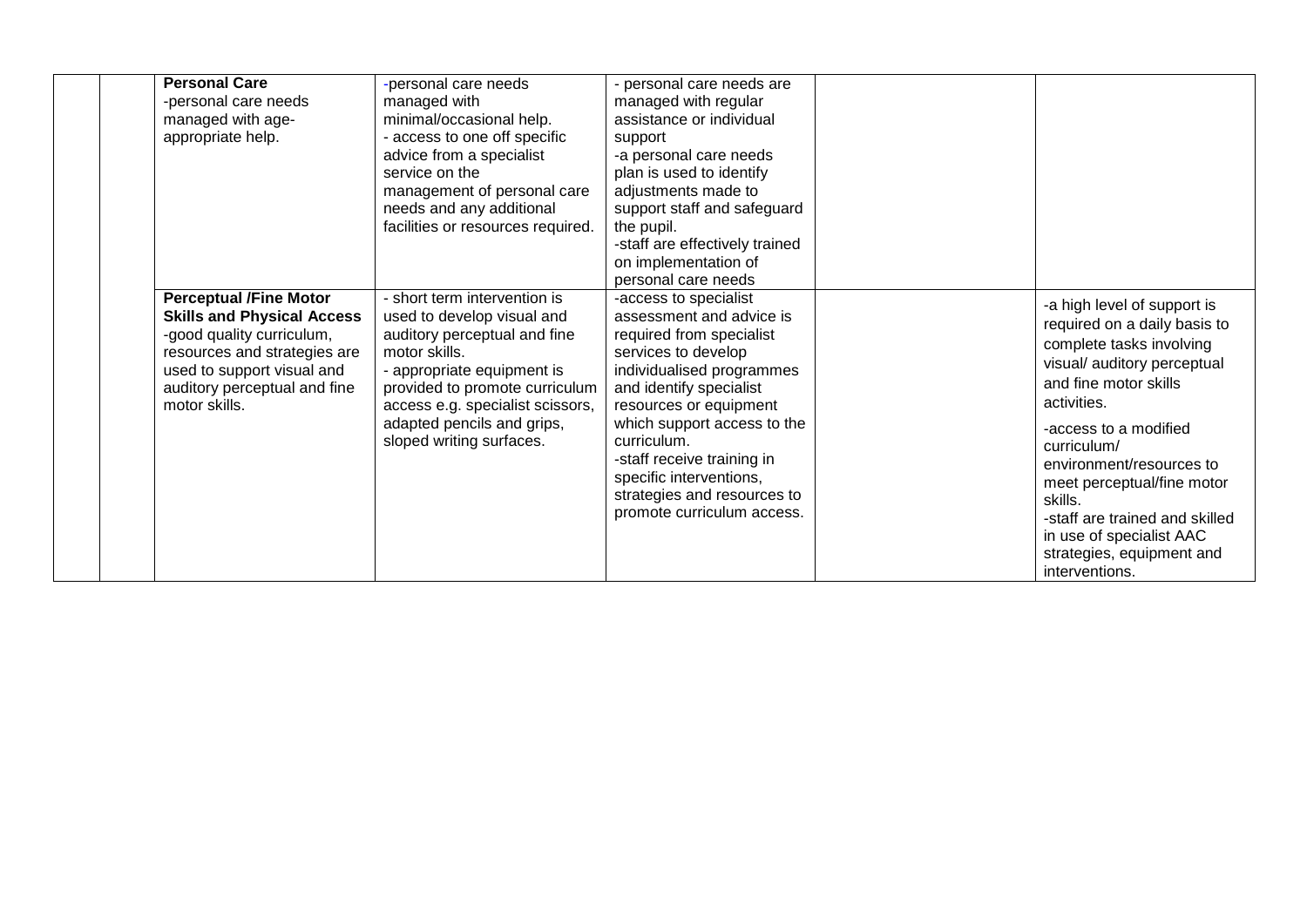| Hearing Impairment | -pupil can hear almost all<br>speech sounds<br>- may have a mild hearing<br>loss or a unilateral hearing<br>loss (one ear is working<br>normally).<br>-may use hearing aids which<br>will be maintained by<br>parents, school staff, and<br><b>MSSS</b> technician<br>- may sometimes need<br>spoken language repeating<br>- additional visual cues may<br>be required to understand<br>new concepts<br>-If sound field systems are<br>available in school, these<br>should be used<br>appropriately.<br>-Background noise to be kept<br>to a minimum and<br>consideration given to<br>acoustic environment.<br>- assessment and advice<br>available from MSSS. | -can hear most speech sounds<br>-has a NATSIP score of less<br>than 40%<br>- hearing loss is having an<br>impact on curriculum access,<br>language acquisition and/or<br>ability to work independently.<br>-will have hearing aids or a<br>cochlear implant<br>-curriculum differentiated to<br>meet needs<br>-will need some support from<br>an adult within the classroom<br>and small group intervention<br>as set out in the provision plan.<br>- requires spoken language<br>repeated and rephrased to<br>acquire new concepts<br>- additional visuals required to<br>understand new concepts<br>- may need special<br>arrangements for exams<br>-appropriate use of radio aid at<br>all times.<br>- advice from TOD to be<br>followed by school<br>-school staff to attend MSSS<br>deaf awareness training | -unlikely to hear certain<br>speech sounds<br>- when aided, pupil<br>functions as if they had a<br>moderate hearing loss and<br>has a NATSIP score of<br>between 40-50%<br>- hearing loss having a very<br>significant impact on<br>language acquisition,<br>curriculum access, ability to<br>work independently.<br>-class teacher provides<br>regular, differentiated,<br>planned small group<br>support to teach new<br>language and<br>independence skills<br>- will need additional<br>support in a range of<br>subjects, especially<br>phonics, in class and in a<br>small group in a quiet<br>setting<br>-will be assessed by, and<br>receive direct teaching<br>input from a TOD from<br><b>MSSS</b><br>- has PLP linked to<br>language acquisition, jointly<br>set and reviewed by school<br>and TOD.<br>- likely to need special<br>arrangements for exams | -unlikely to hear many<br>speech sounds<br>- when aided, pupil functions<br>as if they had a<br>moderate/severe hearing<br>loss and has a NATSIP score<br>of between 50-70%<br>- hearing loss is having a<br>severe impact on curriculum<br>access, language acquisition<br>and ability to work<br>independently.<br>-will need support in most<br>lessons.<br>- for core subjects ideally<br>working in a small group or<br>with 1-1 support in a quiet<br>setting, incorporating new<br>language and targeted<br>learning.<br>-will receive frequent direct<br>teaching input from a TOD<br>from MSSS (likely to be at<br>least weekly) | -will not be able to hear most<br>speech sounds.<br>- when aided, pupil functions<br>as if they had a severe<br>hearing loss and has a<br>NATSIP score of 70-80%<br>- hearing loss is having a<br>very severe impact on<br>curriculum access, language<br>acquisition, ability to work<br>independently and all<br>aspects of life.<br>-teacher provides regular,<br>planned, small group and<br>increased 1-1 support in a<br>quiet setting, incorporating<br>new language and targets<br>set within a personalised<br>plan. Focus on<br>independence skills<br>-will receive frequent and<br>enhanced direct teaching<br>input from a TOD from MSSS<br>(at least weekly)<br>-pre-taught concepts to be<br>reinforced by specialist staff<br>from MSSS |
|--------------------|-----------------------------------------------------------------------------------------------------------------------------------------------------------------------------------------------------------------------------------------------------------------------------------------------------------------------------------------------------------------------------------------------------------------------------------------------------------------------------------------------------------------------------------------------------------------------------------------------------------------------------------------------------------------|------------------------------------------------------------------------------------------------------------------------------------------------------------------------------------------------------------------------------------------------------------------------------------------------------------------------------------------------------------------------------------------------------------------------------------------------------------------------------------------------------------------------------------------------------------------------------------------------------------------------------------------------------------------------------------------------------------------------------------------------------------------------------------------------------------------|----------------------------------------------------------------------------------------------------------------------------------------------------------------------------------------------------------------------------------------------------------------------------------------------------------------------------------------------------------------------------------------------------------------------------------------------------------------------------------------------------------------------------------------------------------------------------------------------------------------------------------------------------------------------------------------------------------------------------------------------------------------------------------------------------------------------------------------------------------------------|-------------------------------------------------------------------------------------------------------------------------------------------------------------------------------------------------------------------------------------------------------------------------------------------------------------------------------------------------------------------------------------------------------------------------------------------------------------------------------------------------------------------------------------------------------------------------------------------------------------------------------------------|---------------------------------------------------------------------------------------------------------------------------------------------------------------------------------------------------------------------------------------------------------------------------------------------------------------------------------------------------------------------------------------------------------------------------------------------------------------------------------------------------------------------------------------------------------------------------------------------------------------------------------------------------------------------------------------------------------------------------------------------------------|
|                    |                                                                                                                                                                                                                                                                                                                                                                                                                                                                                                                                                                                                                                                                 |                                                                                                                                                                                                                                                                                                                                                                                                                                                                                                                                                                                                                                                                                                                                                                                                                  | - additional specialist TA<br>input from MSSS may be<br>required.                                                                                                                                                                                                                                                                                                                                                                                                                                                                                                                                                                                                                                                                                                                                                                                                    |                                                                                                                                                                                                                                                                                                                                                                                                                                                                                                                                                                                                                                           |                                                                                                                                                                                                                                                                                                                                                                                                                                                                                                                                                                                                                                                                                                                                                         |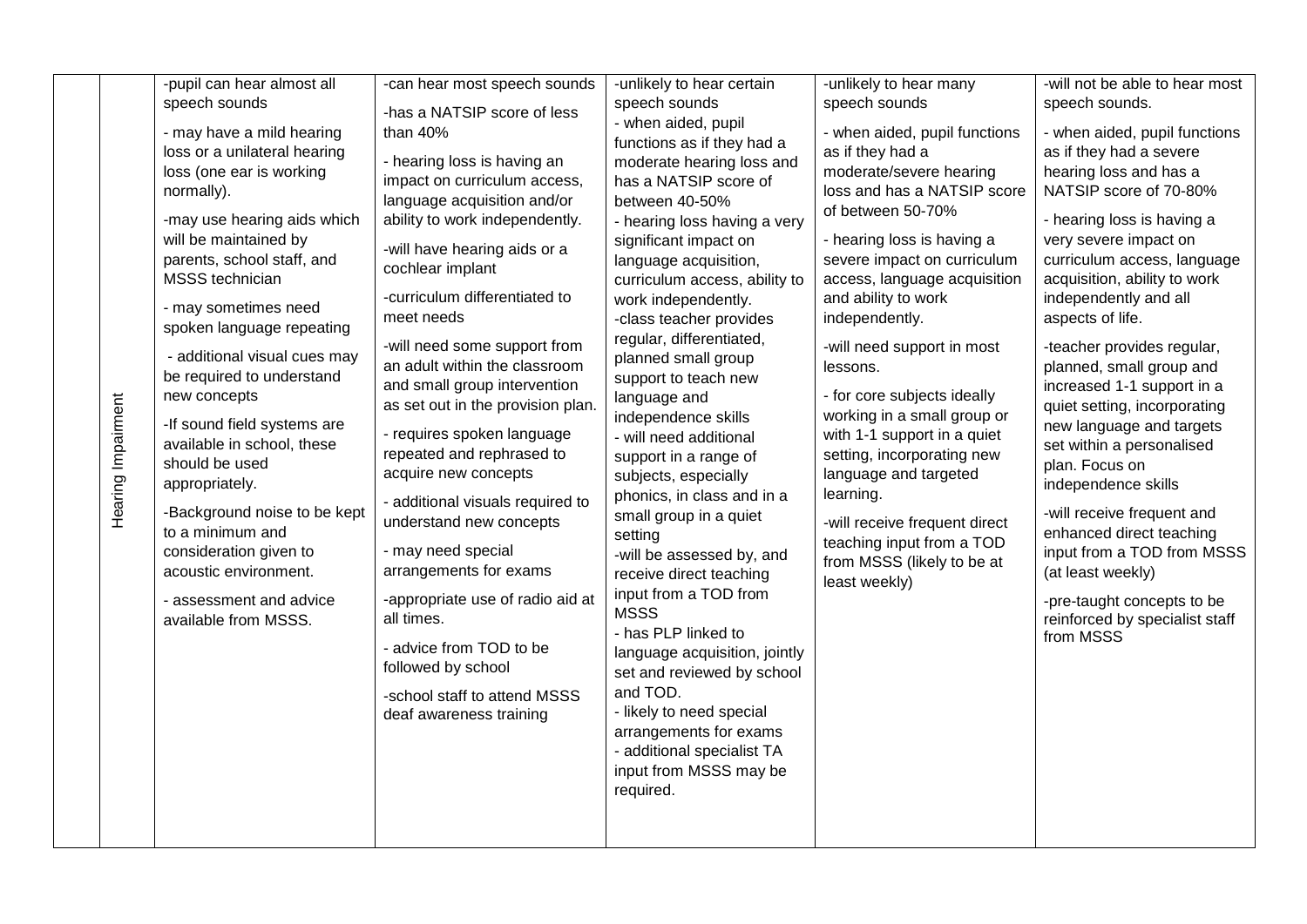| Visual Impairment | School should be aware of<br>pupil's visual status and<br>ensure good use of glasses,<br>etc. and alert parents of any<br>concerns.<br>- visual difficulties such as<br>monocular vision, field loss,<br>squint, patching etc. should<br>all be met within the<br>universal provision.<br>- some reasonable<br>adjustments may be required<br>such as position in class,<br>lighting etc. to enable<br>independent learning.<br>- advice to be reviewed and<br>shared at periods of<br>transition to a new setting<br>-school staff including<br>SENCo to access<br>appropriate training offered<br>by MSSS<br>- environment should be well<br>lit, without glare.<br>- contrast should be evident<br>in décor, furnishings and<br>signage<br>- printed materials should be<br>of good size and contrast. | - visual loss is having an<br>impact on curriculum access<br>and ability to work<br>independently.<br>- visual needs hinder ready<br>access to the curriculum; use<br>of technology and<br>compensatory skills largely<br>mitigate this.<br>-vision needs to be assessed<br>and monitored by MSSS, and<br>advice and training provided to<br>all staff working with the pupil.<br>- trained adult support is<br>required in some lessons to<br>ensure pupil accesses the<br>curriculum, makes progress<br>and develops independence.<br>- reasonable adjustments to<br>specified curriculum subjects<br>required<br>- a short term programme may<br>be provided by a TA from<br>MSSS to embed good<br>practice.<br>- pupil may need support to<br>develop and sustain<br>friendships | - visual loss is having a<br>very significant impact on<br>curriculum access and<br>ability to work<br>independently<br>- visual loss may impact on<br>all aspects of life including<br>social and emotional<br>wellbeing<br>- trained adult support<br>required in a large<br>proportion of lessons in<br>order to ensure pupil<br>accesses the curriculum,<br>makes progress and<br>develops independence.<br>-specialist resources<br>required for majority of<br>subjects e.g. large print.<br>- class/subject teacher<br>requires additional time,<br>training and support by VI<br>staff.<br>- assistive technology and<br>specialist equipment to be<br>provided and additional VI<br>specific skills to be taught<br>e.g. touch-typing, use of<br>software, keyboard<br>shortcuts. MSSS will<br>assist. | - a severe visual loss (or<br>deteriorating condition) is<br>having a severe impact on<br>curriculum access and ability<br>to work independently<br>- requires adjustments and<br>some support to move<br>around the school<br>environment safely.<br>- trained adult support<br>required in a majority of<br>lessons in order to ensure<br>pupil accesses the<br>curriculum, makes progress<br>and develops independence.<br>- class/subject teacher<br>requires additional time for<br>detailed planning & lesson<br>modification, training and<br>support<br>-assistive technology &<br>electronic working in majority<br>of lessons for access and<br>recording.<br>- specialist resources<br>including Modified Large<br>Print (MLP) and e- readers,<br>- difficulty navigating<br>standard modes of transport<br>and requires, input from<br>MSSS.<br>- significant access to a QTVI | - a severe or profound visual<br>loss (or deteriorating<br>condition) is having a very<br>severe impact on curriculum<br>access and ability to work<br>independently<br>- alternative media e.g. tactile<br>learning, Braille, screen<br>reader technology is required<br>for all lessons and exams<br>- pupil requires extensive<br>training (from MSSS) and<br>trained 1-1 support to move<br>around the school safely.<br>- trained 1-1 support to be<br>available for the whole<br>school day including support<br>in-class and in non-<br>structured times, resource<br>preparation and liaison.<br>- TA to be proficient in<br>contracted Braille (if<br>preferred medium) and in<br>assistive technologies,<br>including those required to<br>produce alternative<br>resources.<br>- extensive additional<br>specialist skills to be taught<br>with regular direct teaching<br>and support from a QTVI. |
|-------------------|-----------------------------------------------------------------------------------------------------------------------------------------------------------------------------------------------------------------------------------------------------------------------------------------------------------------------------------------------------------------------------------------------------------------------------------------------------------------------------------------------------------------------------------------------------------------------------------------------------------------------------------------------------------------------------------------------------------------------------------------------------------------------------------------------------------|--------------------------------------------------------------------------------------------------------------------------------------------------------------------------------------------------------------------------------------------------------------------------------------------------------------------------------------------------------------------------------------------------------------------------------------------------------------------------------------------------------------------------------------------------------------------------------------------------------------------------------------------------------------------------------------------------------------------------------------------------------------------------------------|-----------------------------------------------------------------------------------------------------------------------------------------------------------------------------------------------------------------------------------------------------------------------------------------------------------------------------------------------------------------------------------------------------------------------------------------------------------------------------------------------------------------------------------------------------------------------------------------------------------------------------------------------------------------------------------------------------------------------------------------------------------------------------------------------------------------|--------------------------------------------------------------------------------------------------------------------------------------------------------------------------------------------------------------------------------------------------------------------------------------------------------------------------------------------------------------------------------------------------------------------------------------------------------------------------------------------------------------------------------------------------------------------------------------------------------------------------------------------------------------------------------------------------------------------------------------------------------------------------------------------------------------------------------------------------------------------------------------------|----------------------------------------------------------------------------------------------------------------------------------------------------------------------------------------------------------------------------------------------------------------------------------------------------------------------------------------------------------------------------------------------------------------------------------------------------------------------------------------------------------------------------------------------------------------------------------------------------------------------------------------------------------------------------------------------------------------------------------------------------------------------------------------------------------------------------------------------------------------------------------------------------------------|
|                   |                                                                                                                                                                                                                                                                                                                                                                                                                                                                                                                                                                                                                                                                                                                                                                                                           |                                                                                                                                                                                                                                                                                                                                                                                                                                                                                                                                                                                                                                                                                                                                                                                      |                                                                                                                                                                                                                                                                                                                                                                                                                                                                                                                                                                                                                                                                                                                                                                                                                 | to provide 1:1 teaching of<br>specialist skills.                                                                                                                                                                                                                                                                                                                                                                                                                                                                                                                                                                                                                                                                                                                                                                                                                                           |                                                                                                                                                                                                                                                                                                                                                                                                                                                                                                                                                                                                                                                                                                                                                                                                                                                                                                                |
|                   |                                                                                                                                                                                                                                                                                                                                                                                                                                                                                                                                                                                                                                                                                                                                                                                                           |                                                                                                                                                                                                                                                                                                                                                                                                                                                                                                                                                                                                                                                                                                                                                                                      |                                                                                                                                                                                                                                                                                                                                                                                                                                                                                                                                                                                                                                                                                                                                                                                                                 |                                                                                                                                                                                                                                                                                                                                                                                                                                                                                                                                                                                                                                                                                                                                                                                                                                                                                            |                                                                                                                                                                                                                                                                                                                                                                                                                                                                                                                                                                                                                                                                                                                                                                                                                                                                                                                |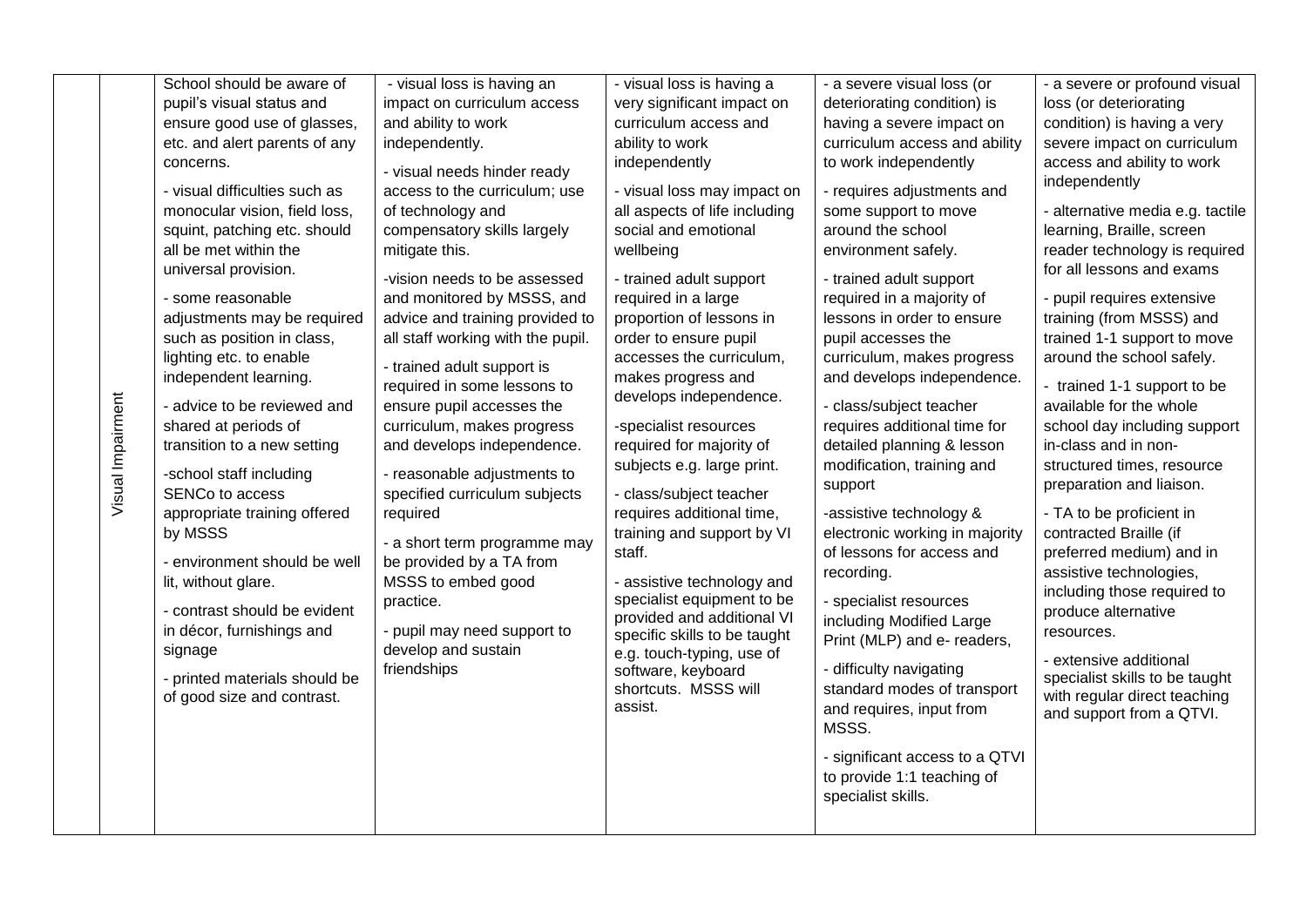# Matching Provision to Need SPECIALIST PROVISION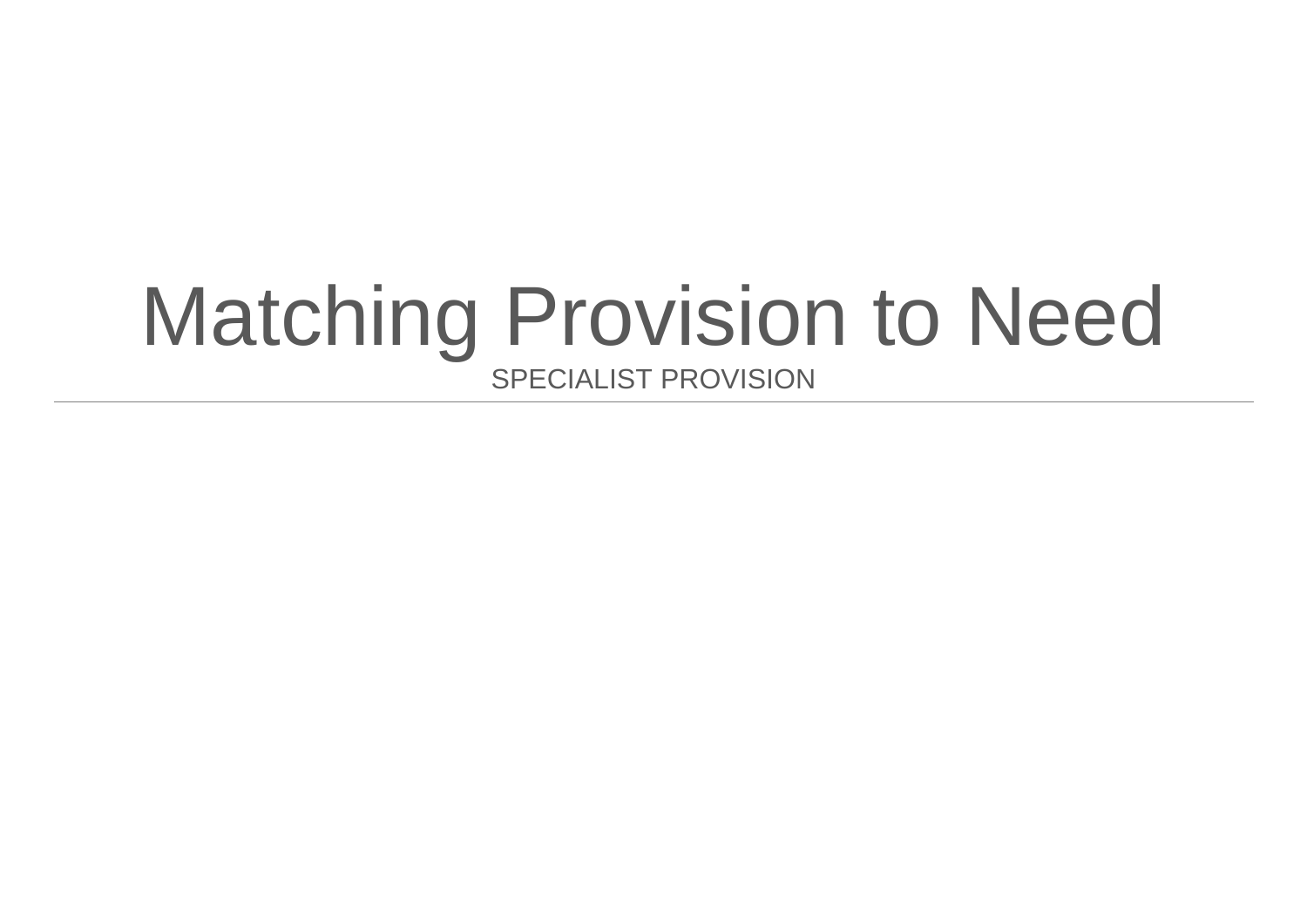|      | <b>MPNT - Specialist Provision</b>   |                                                                                                                                                                                      |                                                                                                                                                                                                                                                                                                                                                                                                               |                                                                                                                                                                                                                                                                                                                                            |                                                                                                                                                                                                                                                                                                                                                           |                                                                                                                                                                                |  |
|------|--------------------------------------|--------------------------------------------------------------------------------------------------------------------------------------------------------------------------------------|---------------------------------------------------------------------------------------------------------------------------------------------------------------------------------------------------------------------------------------------------------------------------------------------------------------------------------------------------------------------------------------------------------------|--------------------------------------------------------------------------------------------------------------------------------------------------------------------------------------------------------------------------------------------------------------------------------------------------------------------------------------------|-----------------------------------------------------------------------------------------------------------------------------------------------------------------------------------------------------------------------------------------------------------------------------------------------------------------------------------------------------------|--------------------------------------------------------------------------------------------------------------------------------------------------------------------------------|--|
|      |                                      | <b>Resourced Provision</b>                                                                                                                                                           | S <sub>1</sub>                                                                                                                                                                                                                                                                                                                                                                                                | S <sub>2</sub>                                                                                                                                                                                                                                                                                                                             | S <sub>3</sub>                                                                                                                                                                                                                                                                                                                                            | $S_3+$                                                                                                                                                                         |  |
| Need | Need<br>$\mathcal{P}$<br>Description | Needs are at specialist level.<br>Requires specialist<br>environment in mainstream<br>school to support access to the<br>curriculum and activities<br>offered by mainstream setting. | An independent learner within a<br>specialist setting. Can access a<br>significantly changed learning<br>environment, with a much-<br>differentiated curriculum within a<br>smaller class/group setting.<br>Depending on the primary need,<br>differentiation will be required to<br>support severe learning<br>difficulties and/or autism or SLCN<br>or severe social, emotional and<br>mental health needs. | A structured learner within a<br>specialist setting. Depending on<br>the primary need, a more<br>structured learning environment<br>will be required to support severe<br>learning difficulties, autism or<br>SLCN as a primary or secondary<br>need or more pronounced and<br>unpredictable social, emotional<br>and mental health needs. | A supported learner within a<br>specialist setting. This will<br>include profound and multiple<br>learning needs (PMLD),<br>autism with associated<br>learning difficulties, or highly<br>pronounced and<br>unpredictable social,<br>emotional and mental health<br>needs.<br>Pupils may have two or more<br>needs which require<br>additional provision. | Highly severe,<br>complex or<br>exceptional<br>needs.<br>Approach to<br>meeting<br>individual<br>needs is<br>required.<br>This is<br>considered<br>through the<br>partnership. |  |
|      | General                              | Small resource base within a<br>mainstream school<br>- teaching and support from the<br>specialist team who work<br>within the base and, at times,<br>in mainstream classrooms       | Special school setting                                                                                                                                                                                                                                                                                                                                                                                        | Special school setting                                                                                                                                                                                                                                                                                                                     | Special school setting                                                                                                                                                                                                                                                                                                                                    | Special school<br>setting                                                                                                                                                      |  |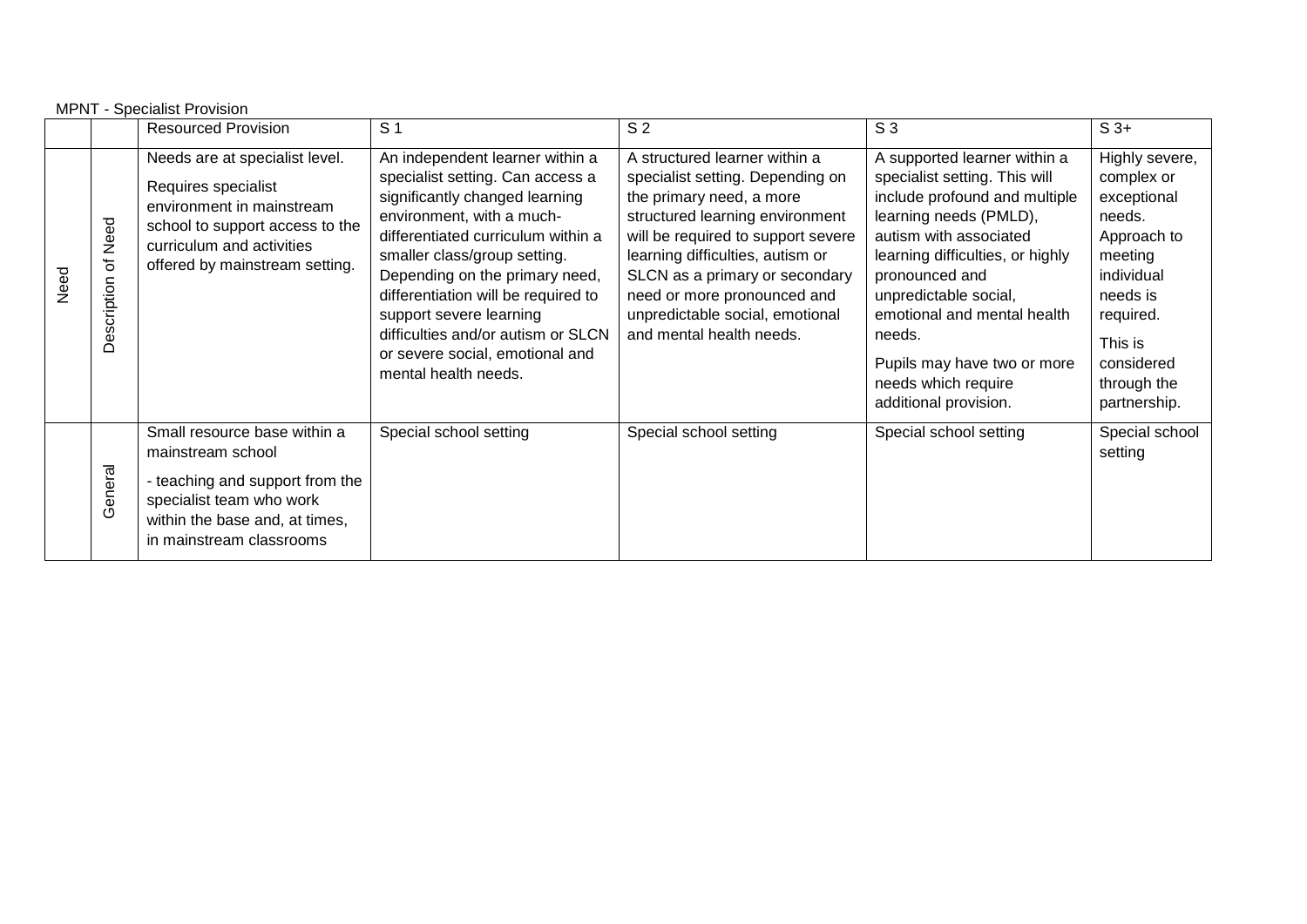| Provision | Cognition and learning | - specialist SEN teaching,<br>provided by specialist teachers<br>and TAs, to match individual<br>needs<br>- a learning environment which<br>offers stability as well as flexibility<br>- opportunities to work as part of<br>a small group with some 1-1<br>intervention as detailed within the<br>Education Health and Care plan<br>(EHCP) and provision plan<br>- support will enable pupils to<br>work as independently as<br>possible<br>- appropriate intervention<br>programmes to support individual<br>needs as required<br>- class visual timetable<br>- individual visual timetable<br>- distraction free learning space<br>as and when required<br>- work within different learning<br>zones for a range of curriculum<br>areas. Adults will support<br>transition to the various zones<br>- adult support will increase to<br>enable pupils to engage in work<br>experience (secondary), college, | - higher levels of adult support to<br>enable independent learning<br>- personalised curriculum<br>matched to individual learning<br>needs<br>- opportunities to work as part of<br>a small group or in pair alongside<br>highly personalised support to<br>enable pupils to remain focused<br>and to enhance learning<br>-all lessons follow a similar<br>routine to enable learning<br>- risk assessment and a<br>personalised plan to support<br>some areas of need as detailed<br>within the EHC plan and<br>provision plan<br>- opportunities to communicate<br>preferences and to make choices<br>- access to a quiet room/space is<br>available to use as appropriate<br>- personalised visual timetable<br>- individual workstations are<br>available to facilitate learning | - more personalised support<br>based around clear,<br>established daily routines<br>- health and care plans which<br>identify learning, behaviour,<br>sensory and medical needs<br>- multi-agency approach<br>- short activities which<br>maximise on all learning<br>opportunities<br>- high, intensive levels of<br>adult support to meet<br>individual learning needs<br>- time to consolidate learning<br>- time to work independently<br>- support to meet health and<br>personal care needs<br>- change of positioning -<br>manual handling<br>- may require risk assessment<br>and a personalised plan as<br>detailed within the EHC plan<br>and provision plan |  |
|-----------|------------------------|---------------------------------------------------------------------------------------------------------------------------------------------------------------------------------------------------------------------------------------------------------------------------------------------------------------------------------------------------------------------------------------------------------------------------------------------------------------------------------------------------------------------------------------------------------------------------------------------------------------------------------------------------------------------------------------------------------------------------------------------------------------------------------------------------------------------------------------------------------------------------------------------------------------|--------------------------------------------------------------------------------------------------------------------------------------------------------------------------------------------------------------------------------------------------------------------------------------------------------------------------------------------------------------------------------------------------------------------------------------------------------------------------------------------------------------------------------------------------------------------------------------------------------------------------------------------------------------------------------------------------------------------------------------------------------------------------------------|------------------------------------------------------------------------------------------------------------------------------------------------------------------------------------------------------------------------------------------------------------------------------------------------------------------------------------------------------------------------------------------------------------------------------------------------------------------------------------------------------------------------------------------------------------------------------------------------------------------------------------------------------------------------|--|
|           |                        | within the community                                                                                                                                                                                                                                                                                                                                                                                                                                                                                                                                                                                                                                                                                                                                                                                                                                                                                          |                                                                                                                                                                                                                                                                                                                                                                                                                                                                                                                                                                                                                                                                                                                                                                                      |                                                                                                                                                                                                                                                                                                                                                                                                                                                                                                                                                                                                                                                                        |  |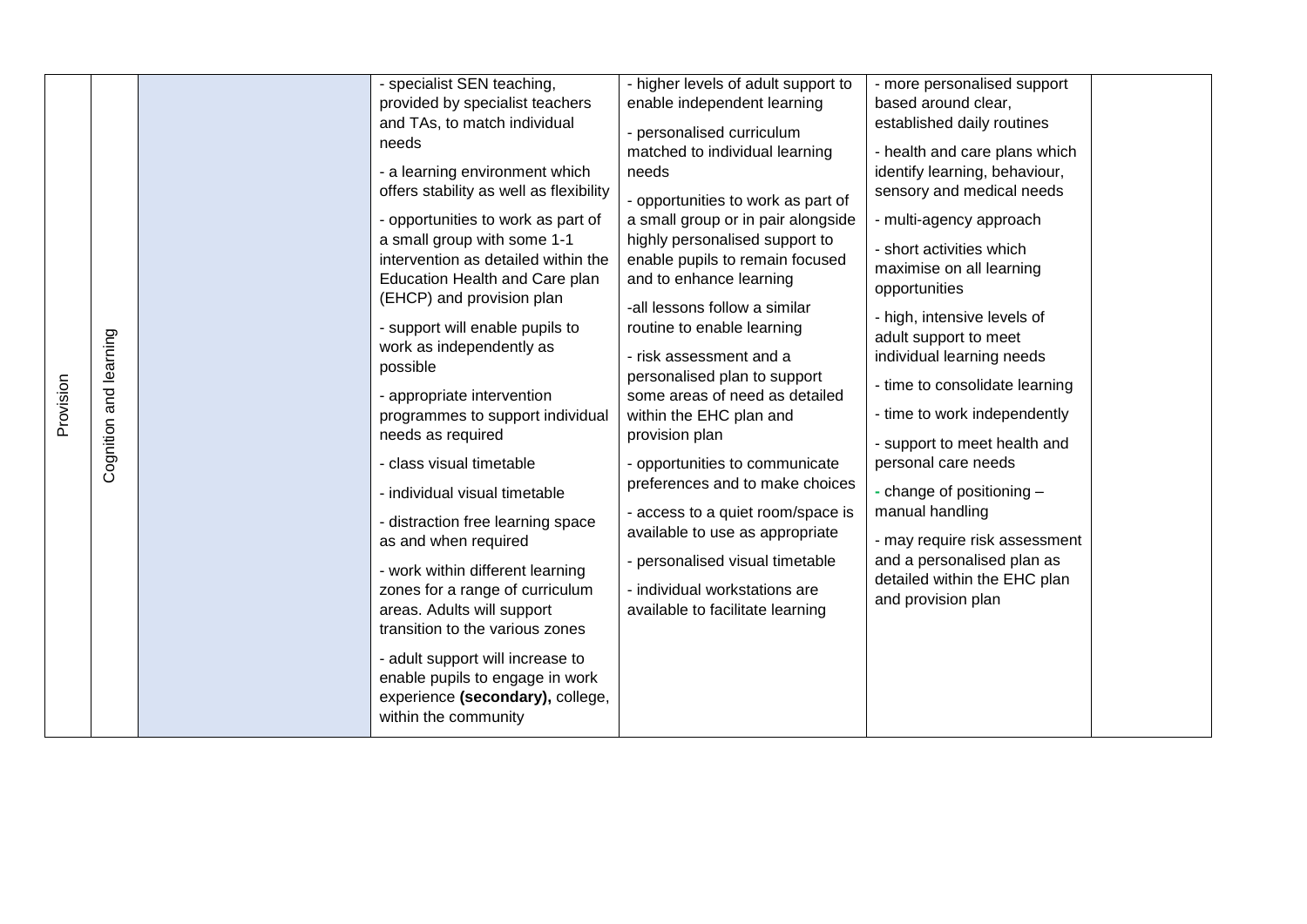|                               | - small resource base within a<br>mainstream school<br>- teaching and support from                                                                                                                                                                                                                                                                                                                                                                                                                                                                                                                                                                                    | - a structured, specialist<br>environment which provides<br>autism specific strategies to                                                                                                                                                                                                                                                                                                                                                                                                                                                                                                                                                                                                                  | - a structured, specialist<br>environment which provides<br>autism specific strategies to                                                                                                                                                                                                                                                                                                                                                                                                                                                                                                                                                                                                                                   | - a structured, specialist<br>environment which provides<br>autism specific strategies to                                                                                                                                                                                                                                                                                                                                                                                                                                                                                                                                                                                                                                       |  |
|-------------------------------|-----------------------------------------------------------------------------------------------------------------------------------------------------------------------------------------------------------------------------------------------------------------------------------------------------------------------------------------------------------------------------------------------------------------------------------------------------------------------------------------------------------------------------------------------------------------------------------------------------------------------------------------------------------------------|------------------------------------------------------------------------------------------------------------------------------------------------------------------------------------------------------------------------------------------------------------------------------------------------------------------------------------------------------------------------------------------------------------------------------------------------------------------------------------------------------------------------------------------------------------------------------------------------------------------------------------------------------------------------------------------------------------|-----------------------------------------------------------------------------------------------------------------------------------------------------------------------------------------------------------------------------------------------------------------------------------------------------------------------------------------------------------------------------------------------------------------------------------------------------------------------------------------------------------------------------------------------------------------------------------------------------------------------------------------------------------------------------------------------------------------------------|---------------------------------------------------------------------------------------------------------------------------------------------------------------------------------------------------------------------------------------------------------------------------------------------------------------------------------------------------------------------------------------------------------------------------------------------------------------------------------------------------------------------------------------------------------------------------------------------------------------------------------------------------------------------------------------------------------------------------------|--|
| Communication and Interaction | the specialist team who work<br>within the base and, at times,<br>in mainstream classrooms<br>- Regular opportunities to<br>work within a mainstream<br>classroom<br>- work with staff with a good<br>awareness of autism and<br>SLCN both within the<br>mainstream classroom and<br>during small group and 1-1<br>sessions when pupils will work<br>on specific areas<br>- specially trained staff will<br>model good practice and offer<br>advice to class/subject<br>teachers<br>- work alongside mainstream<br>peers who offer good role<br>models<br>- engage in the mainstream<br>curriculum at an age<br>appropriate level<br>- at secondary level pupils will | promote learning<br>- teaching and support from a<br>specialist team to meet autism<br>and other learning needs<br>- curriculum suitably<br>differentiated by task and<br>delivery to support the learner's<br>complex needs<br>- small group teaching with a<br>focus on guiding and<br>encouraging independent skills<br>in all areas<br>- some personalised intervention<br>as detailed in the EHC plan and<br>provision plan<br>- any support with learning,<br>social communication and any<br>sensory needs will focus on<br>developing independent skills<br>- visual support to support<br>organisation and management<br>of tasks (used discreetly at<br>secondary)<br>- other professionals e.g. | promote learning<br>- teaching and support from a<br>specialist team to meet autism<br>and severe learning needs<br>- highly structured activities to<br>enable learning<br>-visual support throughout the<br>day; essential to enable<br>understanding, and completion,<br>of tasks; to follow a timetable; to<br>promote independent learning;<br>to manage transitions<br>- specific, daily focus on<br>developing skills in<br>communication and interaction<br>- promoting that communication<br>with others is useful and fun<br>- support with social<br>communication and in managing<br>anxiety<br>- access to a quiet, calm area<br>when necessary<br>- multi-agency approach to<br>ensure that all professionals | promote learning<br>-teaching and support from a<br>specialist team to meet autism<br>and other complex needs e.g.<br>significant social, emotional and<br>mental health needs<br>- staff who are calm, non-<br>judgemental and able to avoid<br>extreme reactions to often<br>challenging behaviours which<br>are a consequence of complex<br>needs<br>- highly structured activities to<br>enable learning<br>- visual support throughout the<br>day<br>- curriculum to include the<br>development of skills to enable<br>independent living (secondary)<br>- use of activities which are<br>highly motivating, to engage<br>learning and the development of<br>positive relationships, is<br>essential to encourage learning |  |
|                               | undertake a range of GCSE,<br>or similar, accredited courses<br>- use of visuals, including<br>timetables, task lists and<br>reminders to enable<br>independent learning<br>- support at unstructured<br>times                                                                                                                                                                                                                                                                                                                                                                                                                                                        | speech and language therapy,<br>occupational therapy offering<br>advice to school, on intervention<br>and/or direct support to pupils<br>and their family as detailed<br>within the EHC plan and<br>provision plan                                                                                                                                                                                                                                                                                                                                                                                                                                                                                         | work together to support an<br>individual's needs<br>- other professionals e.g.<br>speech and language therapy,<br>occupational therapy and social<br>care offering advice to school,<br>on intervention and/or direct<br>support to pupils and their family                                                                                                                                                                                                                                                                                                                                                                                                                                                                | - small group teaching, with<br>opportunities for personalised<br>intervention, as detailed in the<br>EHC plan and provision plan<br>- a nurture approach is likely to<br>be supportive<br>- risk assessment and behaviour<br>plan which enables individuals                                                                                                                                                                                                                                                                                                                                                                                                                                                                    |  |
|                               |                                                                                                                                                                                                                                                                                                                                                                                                                                                                                                                                                                                                                                                                       |                                                                                                                                                                                                                                                                                                                                                                                                                                                                                                                                                                                                                                                                                                            |                                                                                                                                                                                                                                                                                                                                                                                                                                                                                                                                                                                                                                                                                                                             |                                                                                                                                                                                                                                                                                                                                                                                                                                                                                                                                                                                                                                                                                                                                 |  |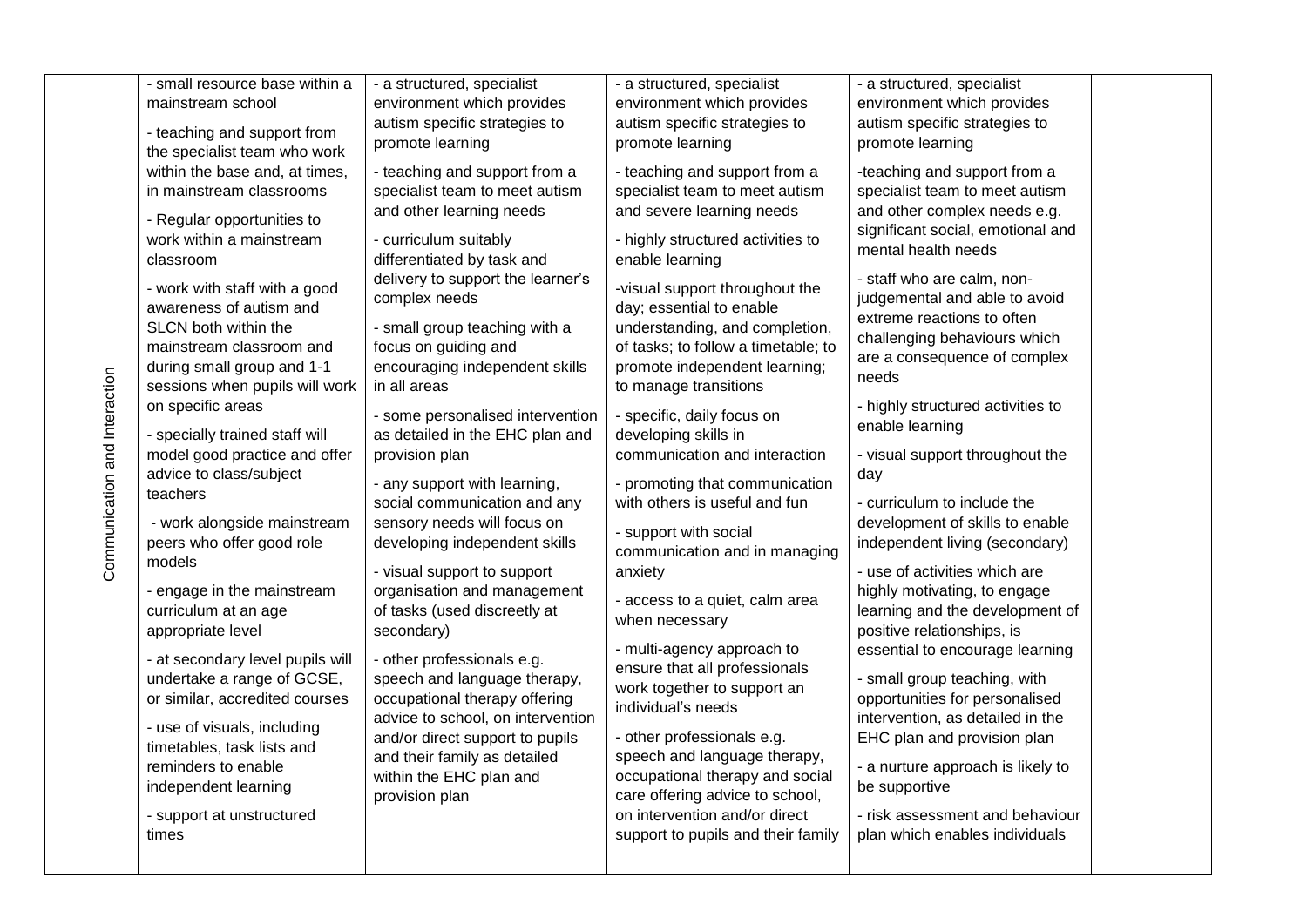| - other professionals e.g.                                                                                                                                                | as detailed within the EHC plan | to work positively with other                                                                                                                                                                                                                                                                                                                       |
|---------------------------------------------------------------------------------------------------------------------------------------------------------------------------|---------------------------------|-----------------------------------------------------------------------------------------------------------------------------------------------------------------------------------------------------------------------------------------------------------------------------------------------------------------------------------------------------|
| speech and language                                                                                                                                                       | and provision plan              | vulnerable pupils                                                                                                                                                                                                                                                                                                                                   |
| therapists, occupational<br>therapists offering advice to<br>school on interventions and<br>some direct support as<br>detailed within the EHC plan<br>and provision plan. |                                 | - intervention and support which<br>builds self-esteem and<br>resilience; social skills;<br>communication; behaviour<br>needs; sensory needs; anxiety<br>- access to a quiet, calm area<br>- requires the collaboration of a<br>range of professionals across<br>education, health and social<br>care to support the individual<br>and their family |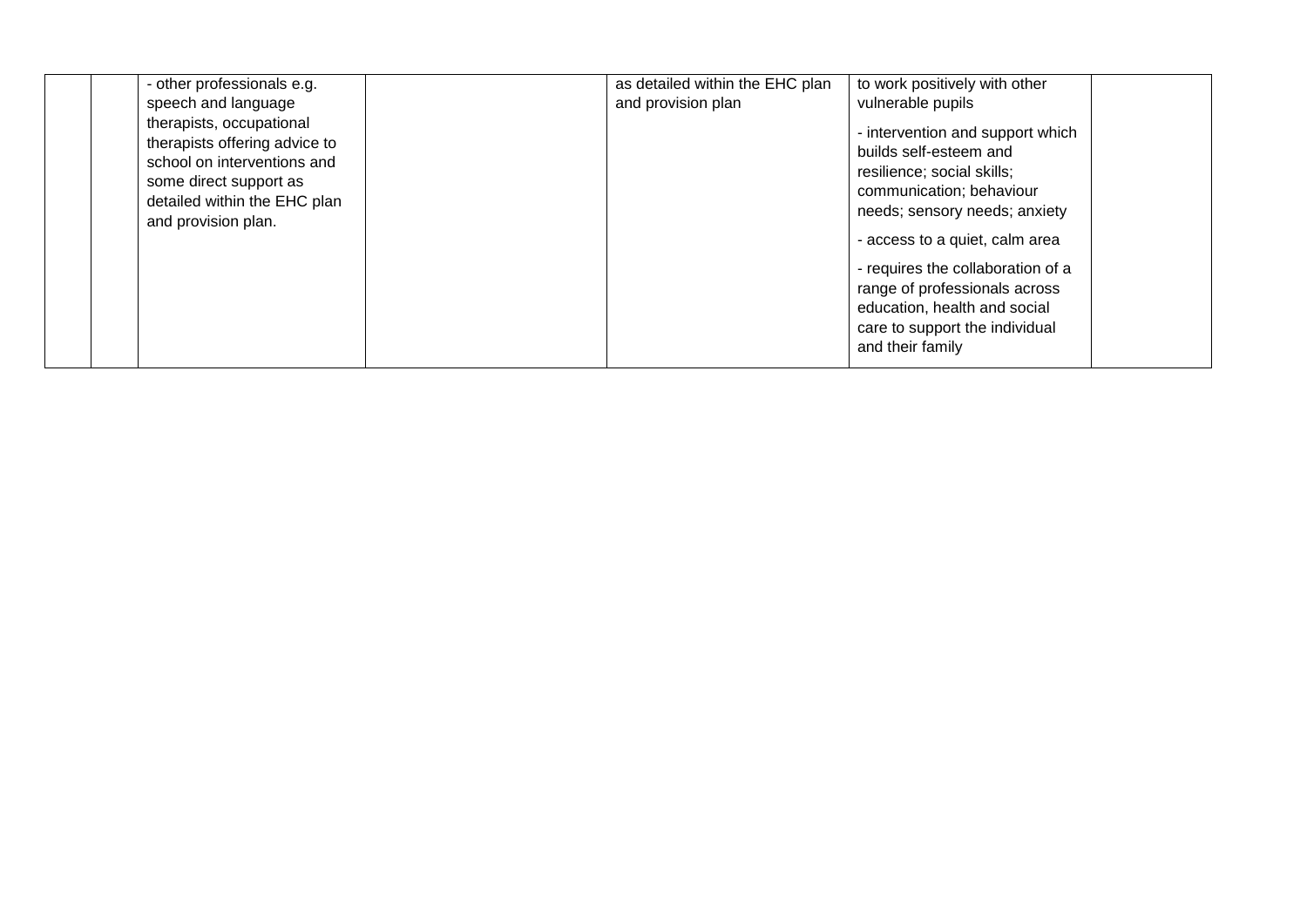|                                     | - learning mainly focused                                                                                                                                                                                                                                                                                                                                                                                                                                                                                                                                                                                                                                                                                              | - specialist (small school)                                                                                                                                                                                                                                                                                                                                                                                                                                                                                                                                                                                                                                                                                                                                     | - specialist (small school)                                                                                                                                                                                                                                                                                                                                                                                                                                                                                                                                                                                                                                                                                                                                    | - specialist (small school)                                                                                                                                                                                                                                                                                                                                                                                                                                                                                                                                                                                                                                                                                                         |  |
|-------------------------------------|------------------------------------------------------------------------------------------------------------------------------------------------------------------------------------------------------------------------------------------------------------------------------------------------------------------------------------------------------------------------------------------------------------------------------------------------------------------------------------------------------------------------------------------------------------------------------------------------------------------------------------------------------------------------------------------------------------------------|-----------------------------------------------------------------------------------------------------------------------------------------------------------------------------------------------------------------------------------------------------------------------------------------------------------------------------------------------------------------------------------------------------------------------------------------------------------------------------------------------------------------------------------------------------------------------------------------------------------------------------------------------------------------------------------------------------------------------------------------------------------------|----------------------------------------------------------------------------------------------------------------------------------------------------------------------------------------------------------------------------------------------------------------------------------------------------------------------------------------------------------------------------------------------------------------------------------------------------------------------------------------------------------------------------------------------------------------------------------------------------------------------------------------------------------------------------------------------------------------------------------------------------------------|-------------------------------------------------------------------------------------------------------------------------------------------------------------------------------------------------------------------------------------------------------------------------------------------------------------------------------------------------------------------------------------------------------------------------------------------------------------------------------------------------------------------------------------------------------------------------------------------------------------------------------------------------------------------------------------------------------------------------------------|--|
|                                     | within the specialist resource                                                                                                                                                                                                                                                                                                                                                                                                                                                                                                                                                                                                                                                                                         | provision with an environment                                                                                                                                                                                                                                                                                                                                                                                                                                                                                                                                                                                                                                                                                                                                   | provision with a highly consistent                                                                                                                                                                                                                                                                                                                                                                                                                                                                                                                                                                                                                                                                                                                             | provision with a highly                                                                                                                                                                                                                                                                                                                                                                                                                                                                                                                                                                                                                                                                                                             |  |
|                                     | base                                                                                                                                                                                                                                                                                                                                                                                                                                                                                                                                                                                                                                                                                                                   | designed to keep the individual                                                                                                                                                                                                                                                                                                                                                                                                                                                                                                                                                                                                                                                                                                                                 | and regulated environment,                                                                                                                                                                                                                                                                                                                                                                                                                                                                                                                                                                                                                                                                                                                                     | consistent and regulated                                                                                                                                                                                                                                                                                                                                                                                                                                                                                                                                                                                                                                                                                                            |  |
| Social, Emotional and Mental Health | - teaching and support from the<br>specialist team who work<br>within the base and, at times,<br>in mainstream classrooms<br>- access to learning within the<br>mainstream classroom when<br>appropriate and chosen by the<br>learner<br>- a tailored and personalised<br>curriculum, based on the<br>national curriculum<br>- creative age appropriate<br>curriculum e.g. forest school,<br>trips, residentials, additional<br>break time, art, swimming<br>- access to a well-being<br>curriculum, which permeates<br>the whole day and is<br>personalised to meet individual<br>needs<br>- support from the specialist<br>team who work within the<br>resourced base at all times<br>- highly structured reward and | and others safe and to<br>encourage learning<br>- screening has established<br>specific areas of difficulty with<br>social, emotional and mental<br>health e.g. Boxall Profile<br>- teaching and support from a<br>specialist team who are<br>experienced in working with<br>pupils with social, emotional and<br>mental health needs<br>- a differentiated, motivational,<br>practical and creative curriculum<br>that supports development of<br>social skills and emotional<br>development<br>- a focus on social, emotional<br>and mental health development<br>permeates the whole school day<br>- small group intervention as<br>detailed in the EHC plan and<br>provision plan<br>- may require access to a<br>distraction free, quiet space at<br>times | designed to encourage learning<br>and keep the individual and<br>others safe<br>- screening has established<br>specific, more complex areas of<br>difficulty with social, emotional<br>and mental health e.g. Boxall<br>Profile<br>- teaching and support from a<br>specialist team who are<br>experienced in working with<br>pupils with social, emotional and<br>mental health needs<br>- a differentiated, motivational,<br>practical and creative curriculum<br>that supports development of<br>social skills and emotional<br>development<br>- a focus on social, emotional<br>and mental health development<br>permeates the whole day<br>- small group intervention as<br>detailed in the EHC plan and<br>provision plan<br>- additional adult support, | environment<br>- screening has established<br>specific, more complex and<br>severe areas of difficulty with<br>social, emotional and mental<br>health e.g. Boxall Profile<br>- access to a peer group with<br>similar needs<br>- enhanced staffing required<br>to access all areas of the<br>curriculum<br>- teaching and support from a<br>specialist team experienced<br>in working with pupils with<br>social, emotional and mental<br>health needs and autism<br>- access to a learning space<br>which supports the learner's<br>individual needs e.g. a more<br>stimulating environment for<br>learners with ADHD or a less<br>stimulating environment for<br>autistic learners<br>- a personalised and creative<br>curriculum |  |
|                                     | responsibilities system<br>- other professionals e.g. EP<br>will give advice to the specialist                                                                                                                                                                                                                                                                                                                                                                                                                                                                                                                                                                                                                         | - highly structured, reward and<br>responsibilities system                                                                                                                                                                                                                                                                                                                                                                                                                                                                                                                                                                                                                                                                                                      | including a key worker, to enable<br>access to the curriculum with as<br>much independence as possible                                                                                                                                                                                                                                                                                                                                                                                                                                                                                                                                                                                                                                                         | - a differentiated, highly<br>personalised curriculum to<br>support social, emotional and                                                                                                                                                                                                                                                                                                                                                                                                                                                                                                                                                                                                                                           |  |
|                                     | team                                                                                                                                                                                                                                                                                                                                                                                                                                                                                                                                                                                                                                                                                                                   | personalised risk assessment<br>and behaviour plan as part of<br>provision plan<br>- specialist input from other<br>professionals e.g. CAMHS<br>worker inform provision plan                                                                                                                                                                                                                                                                                                                                                                                                                                                                                                                                                                                    | - highly structured reward and<br>responsibilities system<br>- highly personalised risk<br>assessment and behaviour plan<br>as part of provision plan                                                                                                                                                                                                                                                                                                                                                                                                                                                                                                                                                                                                          | mental health needs<br>- small group intervention as<br>detailed in the EHC plan and<br>provision plan                                                                                                                                                                                                                                                                                                                                                                                                                                                                                                                                                                                                                              |  |
|                                     |                                                                                                                                                                                                                                                                                                                                                                                                                                                                                                                                                                                                                                                                                                                        |                                                                                                                                                                                                                                                                                                                                                                                                                                                                                                                                                                                                                                                                                                                                                                 |                                                                                                                                                                                                                                                                                                                                                                                                                                                                                                                                                                                                                                                                                                                                                                |                                                                                                                                                                                                                                                                                                                                                                                                                                                                                                                                                                                                                                                                                                                                     |  |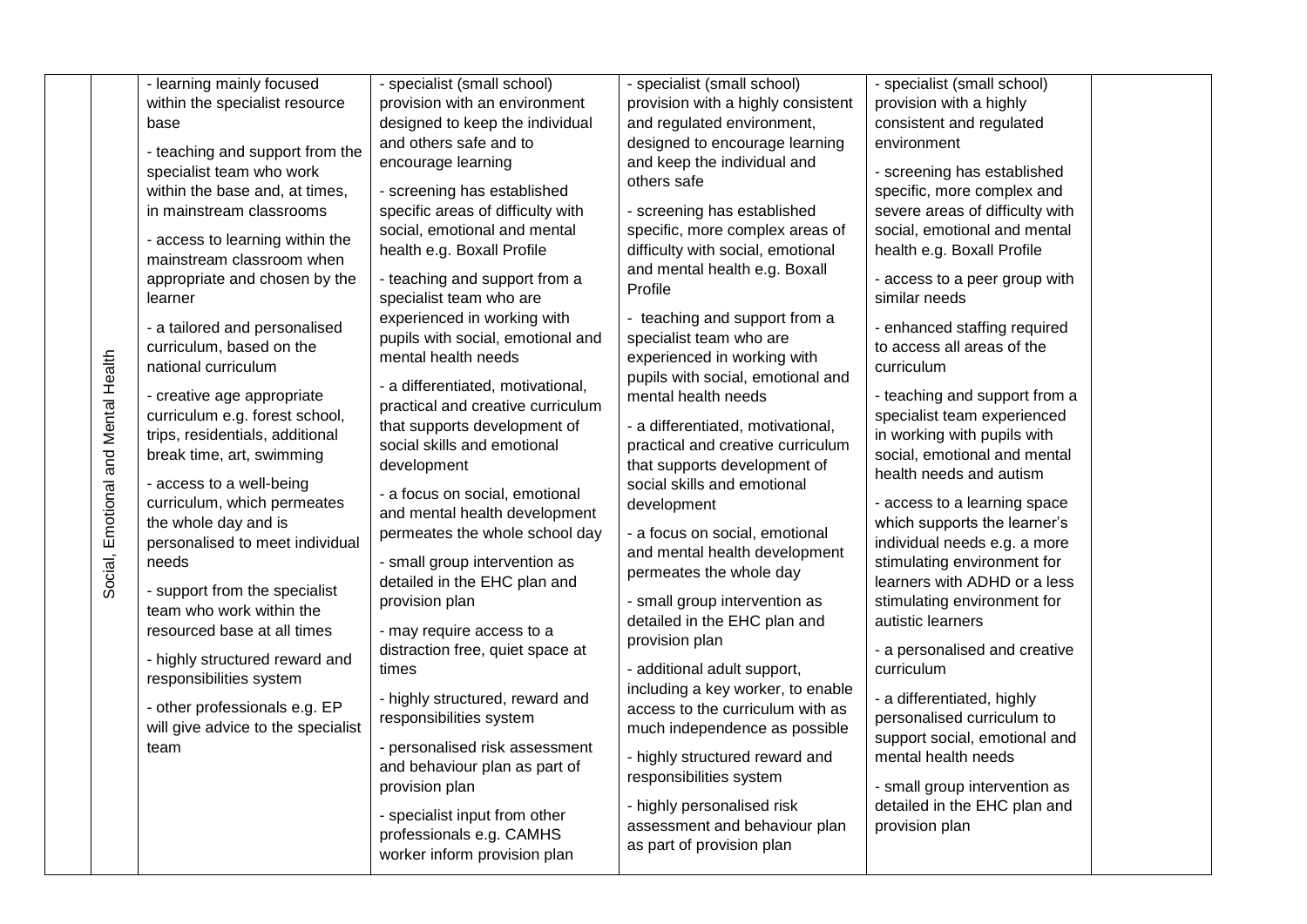|  |  | - specialist input from other | - enhanced adult support,      |  |
|--|--|-------------------------------|--------------------------------|--|
|  |  | professionals e.g. CAMHS      | including a key worker, to     |  |
|  |  | worker inform provision plan  | enable access to the           |  |
|  |  |                               | curriculum with as much        |  |
|  |  |                               | independence as possible       |  |
|  |  |                               | - highly structured and        |  |
|  |  |                               | personalised reward and        |  |
|  |  |                               | responsibilities system        |  |
|  |  |                               |                                |  |
|  |  |                               | - highly personalised risk     |  |
|  |  |                               | assessment and behaviour       |  |
|  |  |                               | plan as part of provision plan |  |
|  |  |                               | - support to develop           |  |
|  |  |                               | independent living skills      |  |
|  |  |                               |                                |  |
|  |  |                               | - specialist input from other  |  |
|  |  |                               | professionals e.g. CAMHS       |  |
|  |  |                               | worker inform provision plan   |  |
|  |  |                               | - collaboration between a      |  |
|  |  |                               | range of professionals across  |  |
|  |  |                               | education, health and social   |  |
|  |  |                               | care to support the individual |  |
|  |  |                               | and their family               |  |
|  |  |                               |                                |  |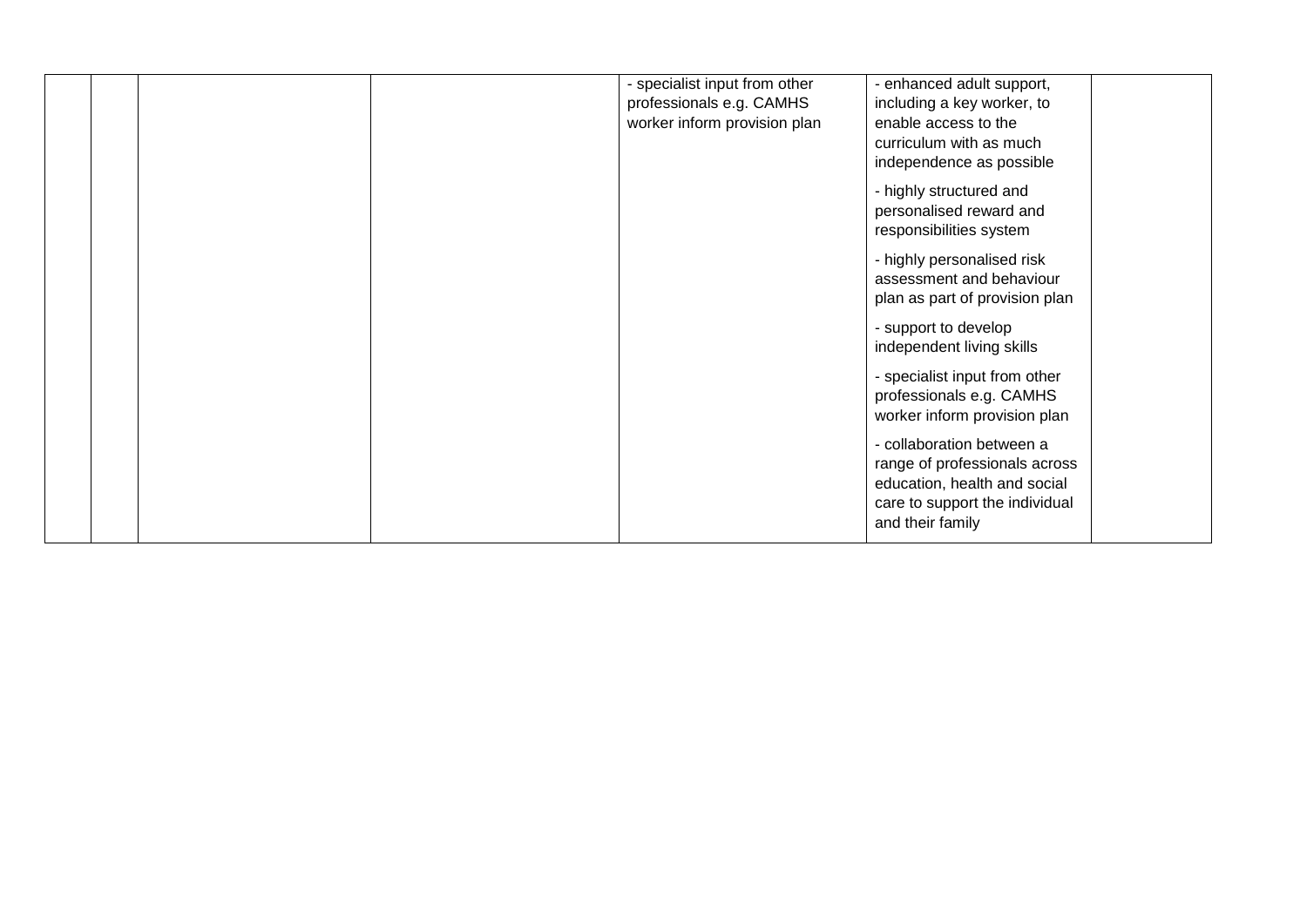|                    | - Assessment by TOD<br>identifies a NATSIP score of<br>more than 80%.                                                                                                                                                                                                       |  |  |
|--------------------|-----------------------------------------------------------------------------------------------------------------------------------------------------------------------------------------------------------------------------------------------------------------------------|--|--|
|                    | - Highly personalised support<br>plan throughout the day which<br>enables specialist teaching and<br>access to the mainstream<br>learning environment.                                                                                                                      |  |  |
|                    | - Additional support in all<br>national curriculum areas,<br>ideally working in a small group<br>in the resource setting.                                                                                                                                                   |  |  |
|                    | - May need direct teaching<br>input from MSSS for core<br>subjects.                                                                                                                                                                                                         |  |  |
|                    | - 100% support input from a<br>TOD or specialist TA for<br>hearing needs                                                                                                                                                                                                    |  |  |
| Hearing Impairment | - School has radio aids and<br>sound field systems available<br>to deaf pupils throughout the<br>day, used appropriately at all<br>times                                                                                                                                    |  |  |
|                    | - Background noise kept to a<br>minimum.                                                                                                                                                                                                                                    |  |  |
|                    | - Hearing equipment<br>maintained by parents/carers<br>and school staff. Specialist TA<br>to test audiology equipment<br>each day in the resource base.<br>- A technician from MSSS will<br>be contacted immediately<br>should equipment need to be<br>repaired or changed. |  |  |
|                    | - Awareness training provided<br>for school staff                                                                                                                                                                                                                           |  |  |